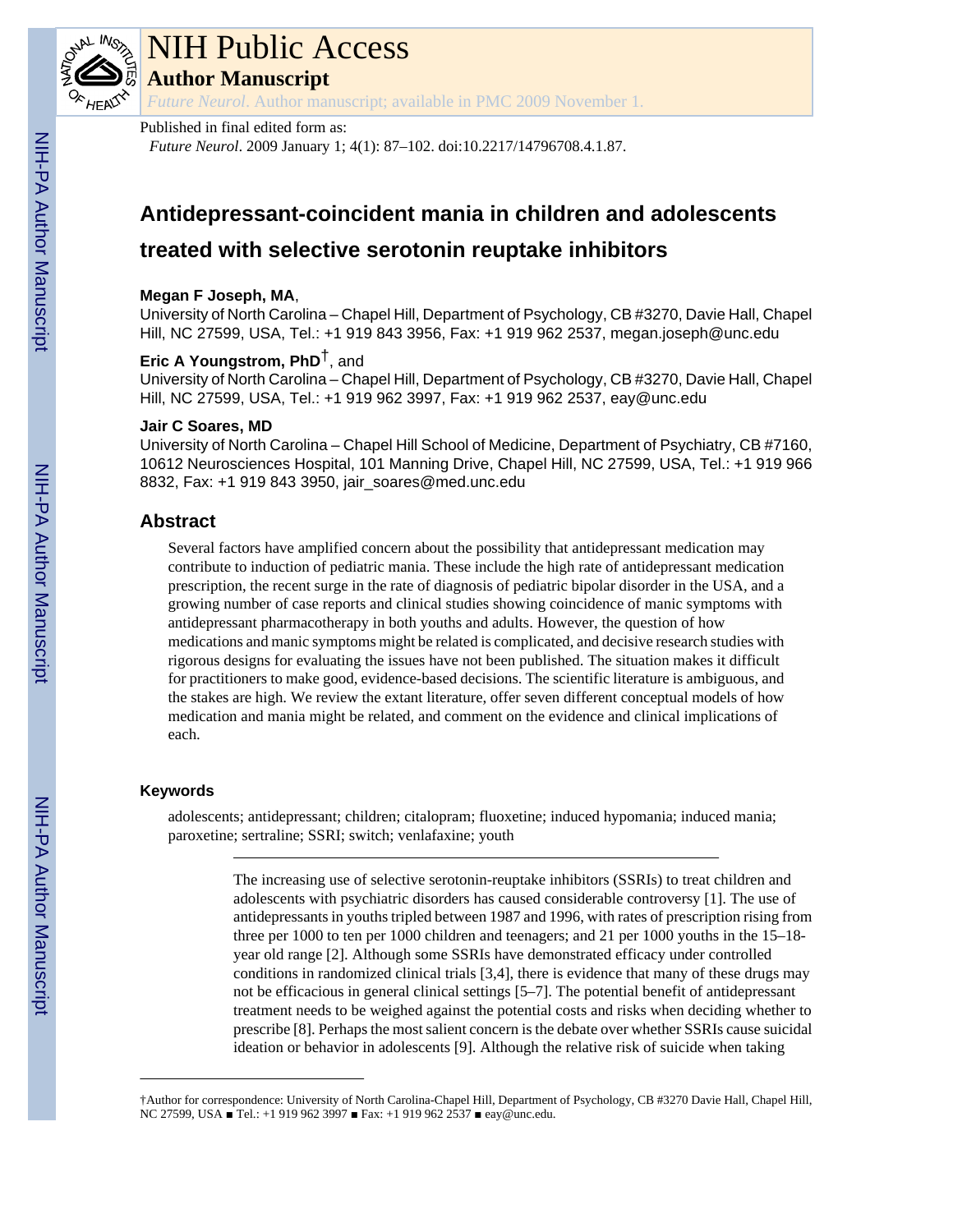antidepressants is small, suicide is such a serious outcome that this has led to the UK restricting the use of antidepressants in children to fluoxetine in combination with cognitive-behavioral therapy [10]. An additional point of concern that has received less attention in the literature is the question of whether SSRIs may induce mania or hypomania in children and adolescents. Current evidence suggests that this is a topic worthy of further empirical study [11], as well as one of significant clinical concern [12,13]. Although mania is a less severe outcome than suicide, it may be a much more common adverse event, suggesting that the public health burden could be similar.

There are important reasons to focus on reviewing the relationship of antidepressants and mania in youths. Although there is a substantial body of literature suggesting that antidepressant treatment with SSRIs can cause an affective switch to mania or hypomania in adults [14–17], comparatively little is known about this phenomenon in children and adolescents. Importantly, epidemiological evidence suggests that there is a negative correlation between age and risk for antidepressant-induced mania [18]. Put another way, the risk of inducing mania with antidepressant medication may be especially high for children and adolescents 14 years old and younger [19]. Younger age at first treatment for bipolar disorder has also been reported as a predictor of vulnerability to antidepressant-induced cycle acceleration [20].

Several factors make it challenging to draw firm conclusions based on the literature regarding antidepressants and mania. One is the methodological shortcomings of the literature. The decisive design to evaluate the risk of antidepressant-induced mania would be to take a group of youths, randomly assign half to antidepressants and half to placebo and then follow them over a long time period to evaluate the relative risk of developing mania while taking antidepressants. Unfortunately, the available studies using random and blinded assignment have not used state of the art assessment for manic symptoms, and the studies with better assessment have used nonexperimental designs. Additionally, several limitations preclude using longitudinal randomized controlled trial (RCT) designs to examine this issue, including needing a very large (if not prohibitive) sample size for adequate power and the potential ethical dilemma of randomizing adolescents to no antidepressants for a lengthy period of time when some believe they are an effective treatment. A second issue is the complexity of the possible relationships between antidepressants and mania. Most articles have not defined *a priori* conceptual models or tested competing models against the evidence. This review will delineate seven different conceptual models – three of which involve antidepressants having an iatrogenic effect, two pertaining to the nature of bipolar disorder and two that are driven by artifacts of the assessment process. A third issue is that, in the absence of decisive data and analyses, the popularity of explanations and the choices made by practitioners are going to be driven by factors besides evidence. In the parlance of the decision-making literature, we are forced to rely on heuristics to guide our practices, and these may be biased in predictable ways such as overestimating risks [21].

This review attempts to address the three challenges by:

- **•** Relying on explicit criteria from Evidence-Based Medicine [28] for evaluating the quality of the studies providing evidence about the potential association between antidepressants and mania;
- **•** Providing specific conceptual models of the relationship that include potential confounds as well as harmful effects of medication as possible explanations;
- **•** Qualitatively evaluating the evidence with regard to each model;
- **•** Qualitatively describing the provocativeness of each model or the degree to which it might capture attention in both clinical and popular audiences for reasons besides supporting evidence;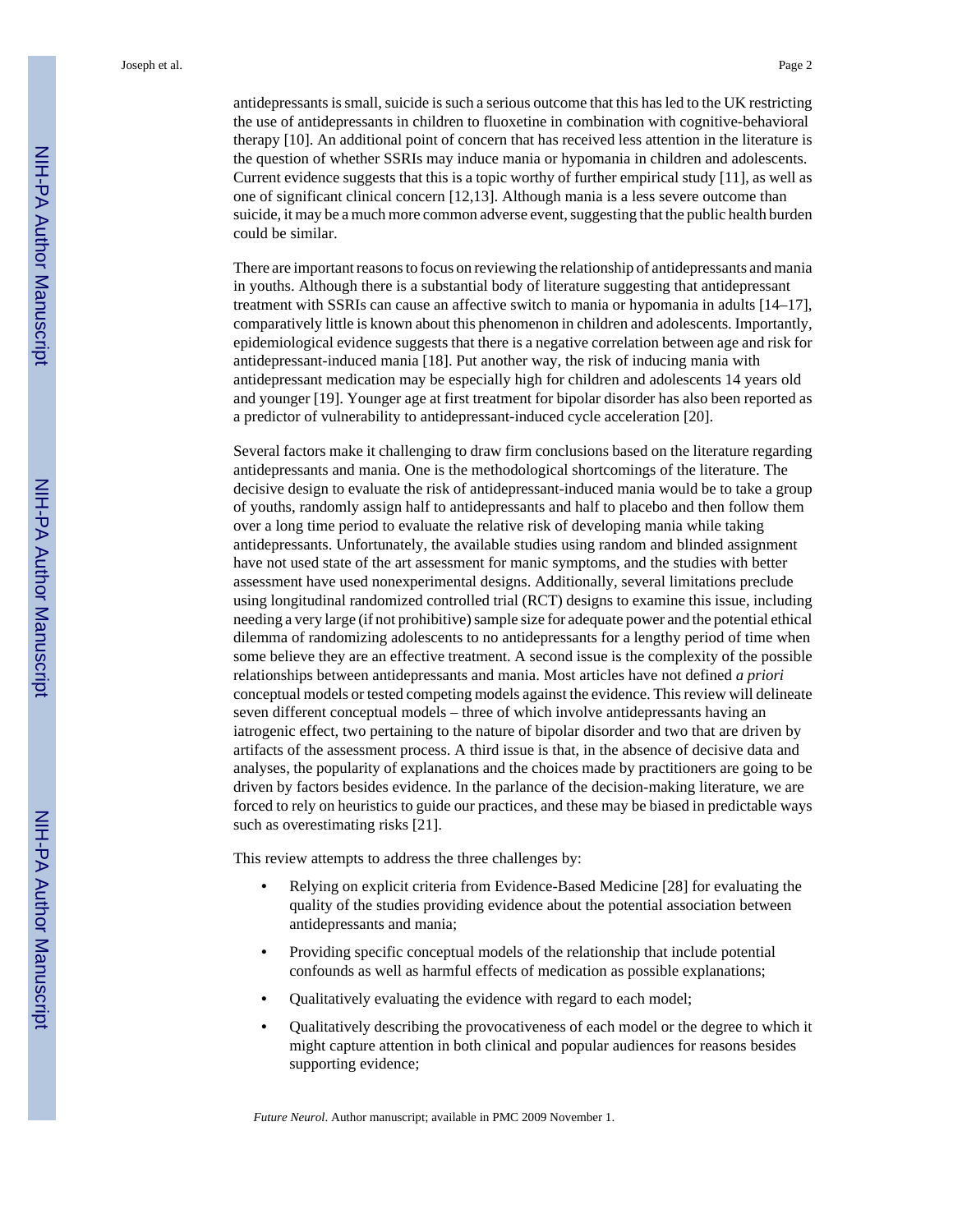**•** Illustrating a quantitative approach for weighing the likelihood of help versus harm (LHH), again borrowed from Evidence-Based Medicine [28].

The review closes with recommendations about improved assessment strategies that can help manage the risk of mania during treatment of depression, as well as informing future research in this area.

## **Models of the relationship between antidepressants & mania (& seven potential pitfalls & remedies for practitioners)**

The following section describes seven different conceptual models of the possible relationship between antidepressant medications and manic symptoms. For each model, there is a statement about the potential associated pitfalls from the vantage of the practitioner, along with strategies to avoid or ameliorate the pitfall. Each model is also rated in terms of its 'provocativeness', conveying the degree to which the model is likely to gain attention owing to factors besides just the weight of evidence supporting it. More 'provocative' models are likely to play upon fear of causing harm (cognitive science has demonstrated that human beings give greater weight to potential risks than benefits in decision making) or a sense of scandal. More provocative models would be of concern to practitioners and would also readily attract the attention of media outlets that are perhaps first concerned with popular appeal above scientific evidence. Conversely, less provocative models may have a more difficult time capturing imaginations and gaining broad dissemination, even if they happen to be accurate. Next, we evaluate the degree to which the model in question is supported by the available evidence. The ratings attached to the provocativeness and 'likelihood' obviously include a large degree of subjectivity. We do not pretend that they are completely objective or precise and did not rely on formal coding criteria, but we intend them to be a concise and clear way of communicating our impressions based on a qualitative review of the literature. We also want to be clear that the term 'likelihood' is not intended to connote any formal statement about probability (i.e., a score of 6 does not mean that there is a 6/7 chance that the theory is correct). Finally, we present some potential research designs that could more informatively test each of the different models.

#### **Ignition hypothesis**

Uncovering a latent diathesis, turning on genes that were already present. The tinder of biological and environmental risk factors were already present and the exposure to the medication provided the spark necessary to light the bipolar 'blaze'. There has been a dramatic increase in the rate of diagnosis of bipolar disorder in the USA [22,23], leading to speculation that the higher rates may, in part, be attributable to the higher rate of medication prescription in the USA igniting a larger amount of mania in the population [24]. *Potential pitfall*: selecting an agent that is a logical choice for the presenting symptoms but destabilizes the patient. *Remedy*: careful assessment of risk factors, careful monitoring of possible switch or breakthrough mania and rapid change in pharmacology after manic symptoms emerge. *Provocativeness* (1–7, with 7 being the most provocative): 5. The Ignition hypothesis is the scenario most widely discussed at meetings and in the popular press – is there a subset of patients (those with bipolar disorder) who actually are likely to be harmed by front-line treatments for depression? European regulatory agencies and other groups are concerned that the higher rates of pediatric mania in the USA may be at least partially attributable to the high rates of exposure to medication [24]. *Likelihood based on available evidence*: 4. *Informative way to evaluate*: demonstrate gene compound interactions. This has not yet been done in psychiatry, but could be accomplished by adding genotyping to Phase III trials, or by personalized-medicine data mining approaches (comparing the genome against treatment adverse effects). For example, work in Type II diabetes has revealed genetic polymorphisms associated with edema, or fluid retention, a side effect of drug treatment [25]. Studies such as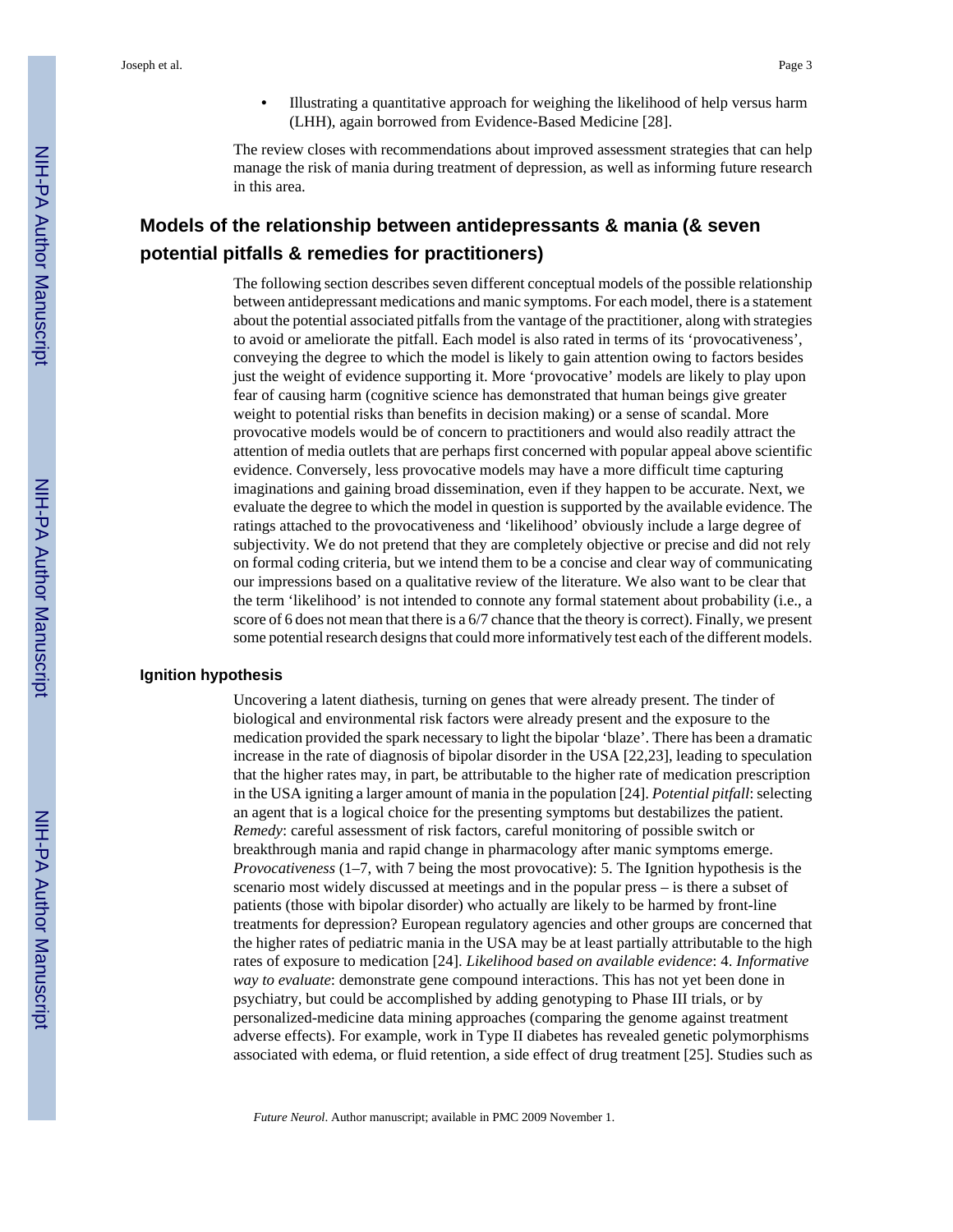these from branches of medicine other than psychiatry suggest that linking genetic information with medication side effects is possible. However, due to low base rates of mania as a side effect, these approaches would require huge sample sizes, though these are being built rapidly, and also more systematic coding of manic symptoms than is typically done. Ideally, any pharmacogenetic research in this area would also take into account environmental factors; however, this is difficult on a large scale and examining gene-by-medication interactions may be more feasible.

#### **Scar hypothesis**

Creating a new diathesis in the absence of prior biological risk. *Potential pitfall*: causing harm with well-intentioned and logical treatment for depression. *Remedy*: careful assessment of risk factors, intense monitoring to detect emergent mania, and a rapid switch in pharmacology. *Provocativeness: 7*. This is the scary monster lurking in the closet for prescribers. Take one brain, previously incapable of developing mania, treat it for depression and leave it permanently vulnerable to manic episodes. *Likelihood based on available evidence*: 2. There are no decisive studies refuting this possibility. However, there are many other scenarios that appear much more plausible, both as causes of manic symptoms and also because the idea that brief exposure to a compound could produce permanent deleterious change contradicts growing knowledge of the plasticity of the CNS and its tendency to survive and recover from insult. *Informative way to evaluate*: demonstrate changes in brain morphology or pathophysiology following medication exposure, and show that these predict recurrences of mania. It would be decisive if it could be demonstrated that these changes occur after exposure to the compound even in the absence of established genetic risk factors for bipolar disorder.

#### **Side effect hypothesis**

Temporary deleterious effect of the drug, but not a true manifestation of a bipolar illness. *Potential pitfall*: the error would be in attributing the symptoms to a disease instead of the imperfect drug. *Remedy*: avoid labeling people with manic symptoms occurring while taking antidepressants as having 'bipolar disorder'. At present, the Diagnostic and Statistical Manual of Mental Disorders-IV – Text Revision (DSM-IV-TR) indicates that these events should be coded as 'substance-induced mania' rather than a form of bipolar disorder [26] because of the possibility that the symptoms are a side effect rather than an unmasking of a bipolar diathesis. The clinical management typically would involve changing pharmacotherapy and using intensive assessment to evaluate whether mood symptoms persist at a problematic level. *Provocativeness*: 3. The Side effect argument motivated some high-profile lawsuits back when compounds were first introduced, but this scenario has definitely been eclipsed by the Ignition and Scar hypotheses in recent discussions. The 'side effect' model is less frightening because it posits that the harmful effects of the compound are limited in duration (or else it transforms into the Scar Hypothesis). *Likelihood based on available evidence*: 4. *Informative way to evaluate*: A–B–A–B design, also known as a challenge–withdrawal–rechallenge study, to demonstrate that side effects only happen when exposed to the agent. The Side effect hypothesis would also be substantiated by either showing that manic symptoms occur in the absence of genetic risk for bipolar disorder, or by showing that the pathophysiology of side effects is different from the pathophysiology of bipolar disorder.

#### **Vigilance hypothesis**

Increased monitoring for the illness, but no actual change in risk. The Vigilance hypothesis is a variant of 'verification bias', which plagues medical assessment and represents a serious threat to the validity of any studies without blinded evaluation and a stringently defined comparison group (ideally based on random assignment) [27,28]. *Potential pitfall*: confusing heightened monitoring with increased risk. Falling victim to a cognitive heuristic and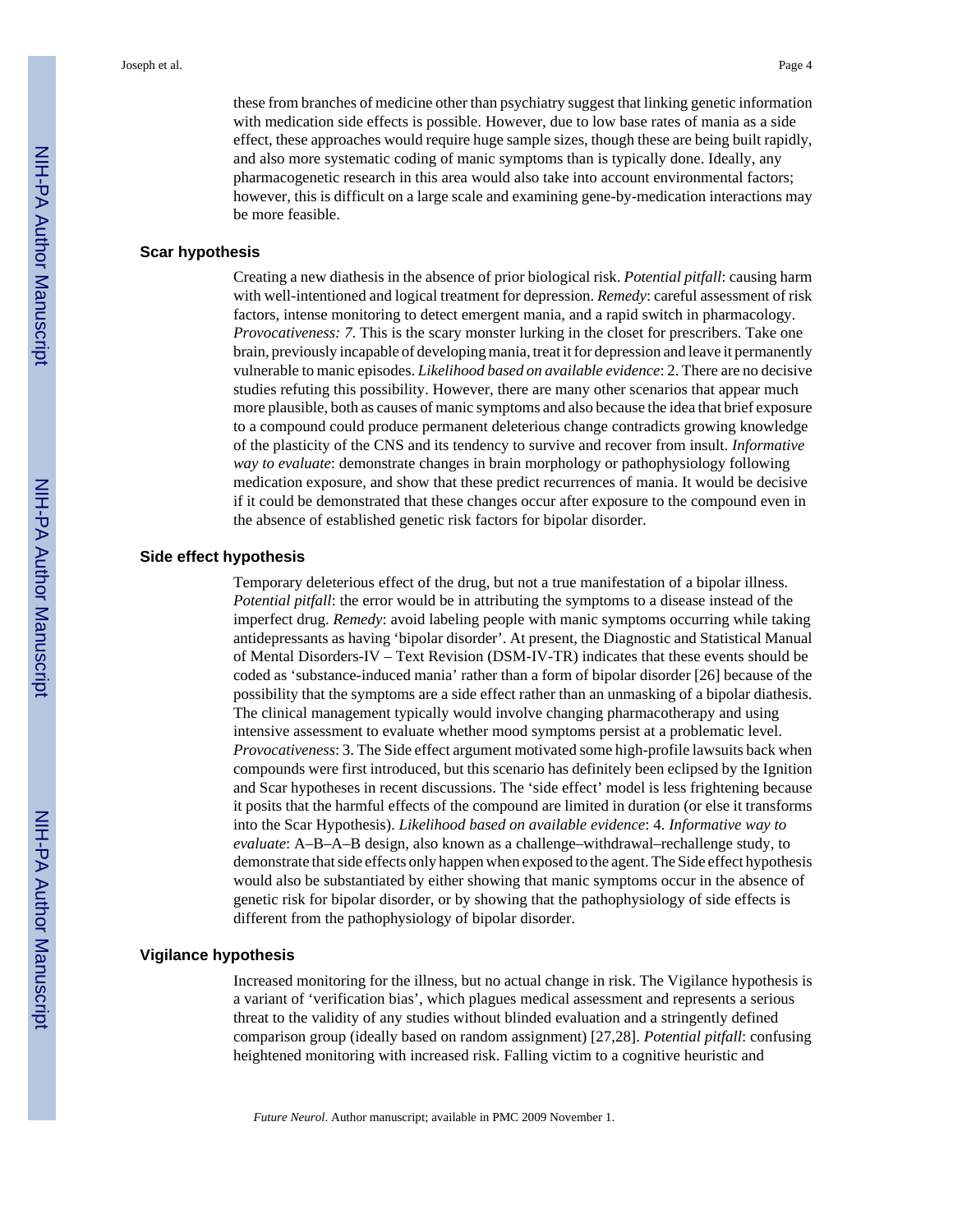remembering the cases where mania occurred, but discounting the cases where it did not occur while using antidepressants. *Remedy*: evaluate all patients on antidepressants for possible emergence of manic symptoms – avoid 'work-up' bias. The US FDA now recommends evaluation for possible bipolar disorder when prescribing antidepressant medications, although the suggested language currently falls short of a 'black box' warning [101]. Practitioners can find review articles and RCTs and learn risk rates from them. *Provocativeness*: 1. There is virtually nothing exciting or glamorous about the vigilance scenario, and it is unpopular to be reminded that we are imperfect at weighing and combining information [29]. *Likelihood based on available evidence*: 5. As we will see, studies with stronger designs tend to find lower rates of treatment-emergent mania. Additional arguments in favor of this possibility are: first, the inaccuracy of many clinical diagnoses of bipolar disorder; second, the inadequacy of many clinical evaluations in terms of ascertaining family history or prior history of hypomania [cf. 30,31]; and third, the failure of most clinicians to consider bipolar disorder as a possibility in youths until recently, and the widely uneven implementation of consistent, evidence-based practices around the country, even at present. *Informative way to evaluate*: research study conducting same intensity of follow-up for those exposed to antidepressants versus other compounds, or systematically varying the intensity of follow-up for the same antidepressant medication. Presenting clinicians with case vignettes where the context in which symptoms are presented is varied could also be informative. Ideally, use random assignment and a large trial to equate groups on characteristics besides compound.

#### **Medication as irrelevant hypothesis**

What we are witnessing is the natural course of the bipolar illness, not a response to the treatment. The 'natural course' confound is widely recognized as a rival hypothesis in methodology circles that potentially affects any design except for a randomized trial [32,33]. In the case of bipolar disorder, the possibility that changes in mood are due to the natural course of the illness is not a vague academic premise; it is a well-documented clinical phenomenon. *Potential pitfall*: blaming a treatment for an event that was completely unrelated. *Remedy*: find and rely on well-designed research about risks to avoid heuristics and clinical illusions about clinical phenomena. *Provocativeness*: 1. There is no element of intrigue, no blame to be assigned to the compound or the practitioner, except perhaps failing to recognize the 'great masquerade' of mental illness in its first guises. *Likelihood based on available evidence*: 6. *Informative way to evaluate*: combine studies looking at antidepressant-coincident mania (ACM) in cases with bipolar disorder randomized to either antidepressant or placebo (realistically, both as adjunct to another mood stabilizing compound) – this would help rule out a causal role of the compound. Good epidemiological and natural history studies are also needed to understand rates of hypomania (sorely lacking in epidemiological studies) and rates of recurrence [cf. 34].

#### **False alarms hypothesis**

Mislabeling juvenile behavior as pathological when it still falls within normal limits; mistaking aggressive behavior due to other causes as pediatric mania [35]; or alternatively, mistaking the return of energy and positive emotions as depression lifts for hypomania. *Potential pitfall*: attributing behavior to a disease that is not present. *Remedy*: use assessment tools that extend beyond the routine clinical interview, especially tools that rely on age norms or direct comparisons to other clinical samples. Adopt 'probability of diagnosis' approach from Evidence-Based Medicine to acknowledge when cases are ambiguous instead of clear-cut [28]. *Provocativeness*: 6, if you are skeptical about the diagnosis of pediatric bipolar disorder; 2 if clinically active in the area. The False alarm hypothesis appeals to those ready to jump on the 'pathologizing childhood' bandwagon [36], as well as playing upon concerns about the overdiagnosis of bipolar disorder [36]. Those who work in clinical settings or conduct research with these youths encounter severe enough impairment to make the 'just being a kid'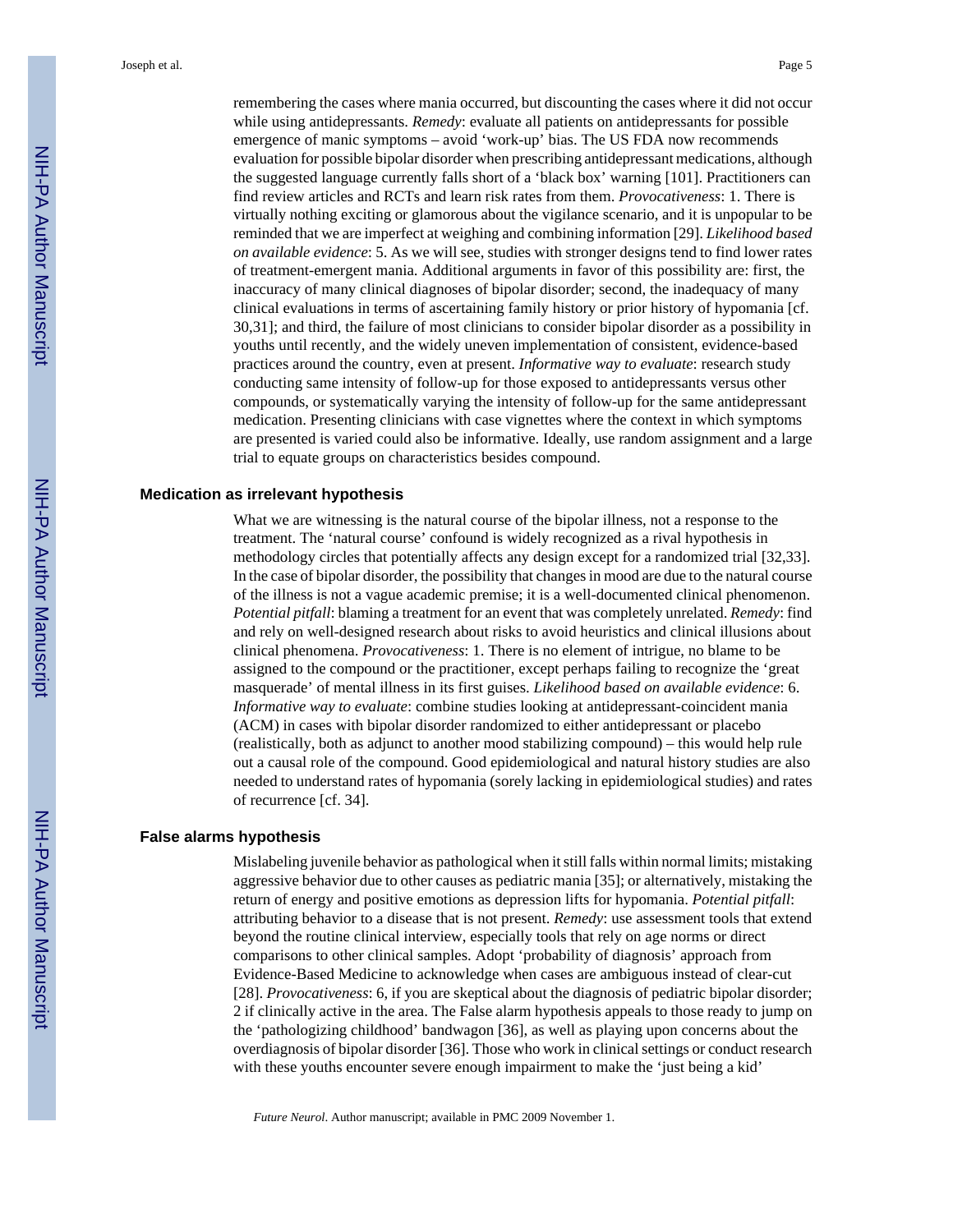explanation implausible in most cases. *Likelihood based on available evidence*: 2. *Informative way to evaluate*: much work has been done validating the construct of pediatric bipolar disorder [37–39]. Based on the validity data, it is clear that at least some cases of mania reflect an underlying bipolar illness. Conversely, there are definitely cases that are labeled and treated as 'bipolar' when it is a completely different process leading to the symptoms. Careful individual assessment is the best way forward.

#### **Bipolar depression hypothesis**

Early onset depression is a risk factor for bipolar disorder [40–42], and many people with bipolar disorder first seek treatment during a depressed episode [43,44]. These findings suggest that when treating youths for depression, we are often dealing with the depressed phase of what will prove to be a bipolar illness. *Potential pitfall*: blaming treatment for the natural course of the illness; failing to recognize bipolar depression. *Remedy*: assessment, again – carefully evaluate family history of bipolar disorder, assess for prior hypomanias or manias; assess for mixed states. *Provocativeness*: 5. The appeal would come from the stealth factor, that the illness has been avoiding detection previously (contradicting current concerns about overdiagnosis of bipolar disorder). *Likelihood based on available evidence*: 6. *Informative way to evaluate*: at the research level, studies are needed that carefully follow children and teenagers with depression prospectively, to find how many of them develop hypomania or mania. The next generation of research needs to incorporate strategies to accurately detect hypomania, which has been the Achilles heel of prior research, leading to the ambiguities for bipolar II and cyclothymic disorder. A similar degree of sophistication about hypomania also needs to be deployed in clinical trials of antidepressants, especially placebo-controlled studies.

## **Guidelines for evaluating studies of harm**

There has been a move within the field of Evidence-Based Medicine to develop a set of guidelines or criteria for evaluating studies quickly, gauging their design and appraising their validity and relevance for individual patients. These include the Consolidated Standards of Reporting Trials (CONSORT) criteria [32] for clinical trials, as well as a series of brief articles that appeared as a series in *JAMA* before being anthologized and expanded [45]. Perhaps the most accessible discussion of these guidelines and their application to individual cases is offered in the book, 'Evidence-Based Medicine' [28]. If antidepressants do in fact increase the risk of mania, it would be an example of treatment causing harm. Box 1 provides a set of criteria for evaluating whether the evidence about antidepressants causing harm – in other words, inducing mania – is valid (adapted [28]). We will refer to these criteria when evaluating the published studies.

## **Review of the evidence for antidepressants potentially inducing mania**

#### **Antidepressant-induced mania in adults**

Antidepressant-induced mania is a well-known clinical phenomenon in adults [14,15]. Metaanalysis suggests that approximately 3.7% of individuals with unipolar depression may experience a switch to mania following exposure to a SSRI [46], while 24–44% of individuals with bipolar disorder may experience an affective switch while taking an SSRI [17,47]. Importantly, adults (and children) with bipolar disorder typically spend a larger percentage of time depressed than manic/hypomanic [48,49], suggesting that treatment of depression may be the most important aspect of psychopharmacological management of bipolar disorder [11, 50,51].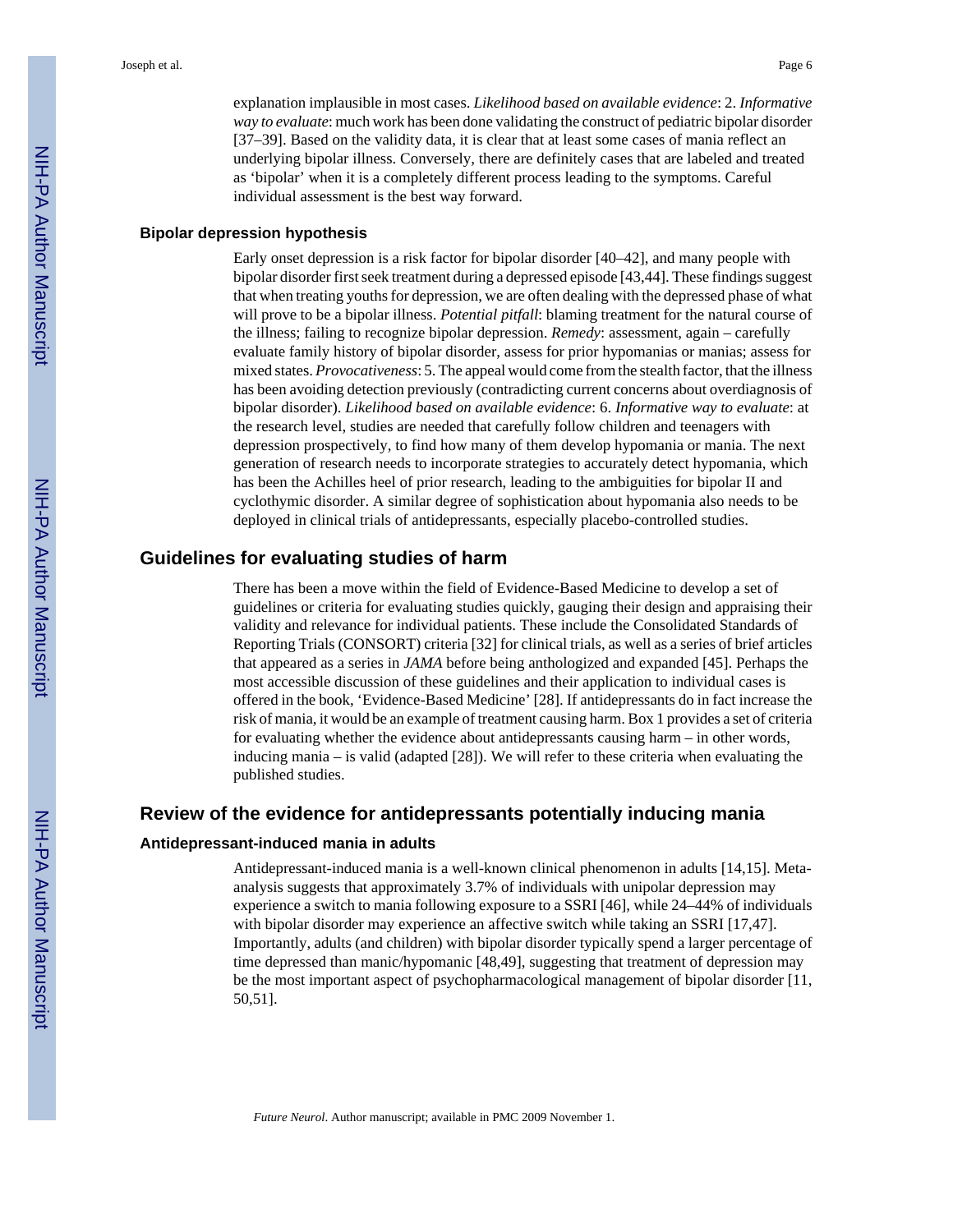#### **Mania coincident with SSRI usage in youths**

The next portion of the review concentrates on the literature pertaining to mania and SSRIs in youths. We focused on SSRIs because the relatively benign side effect profile has made them almost universally preferred to the cyclic antidepressants and monoamine oxidase inhibitors in pediatric samples [2,52]. Medline and PsycInfo were searched using the terms 'children or adolescents or youth', 'mania', 'SSRI', 'induced mania' and 'antidepressant-induced mania'. Additional references were gathered from the reference list of identified articles. This search strategy identified 36 articles for the review.

#### **Case studies of pediatric mania coincident with SSRI usage**

There are many case studies describing antidepressant-induced mania in children and adolescents treated with SSRIs, including citalopram (five cases) [53,54]; fluoxetine (11 cases) [55–59]; paroxetine (seven cases) [60–63]; sertraline (five cases) [64–67]; and venlafaxine (a serotonin–norepinephrine reuptake inhibitor; one case) [69]. These reports describe a young person treated for anxiety or depression (and in one case, epilepsy) [53], who developed symptoms of mania or hypomania after treatment with an SSRI for periods of time that were typically short (8 weeks or fewer) [54,56–62,64–66], but were sometimes long (from 5 months to a year) [53,57,58,63]. The median time to onset of mania was 21 days, with a range from 2 to 365 days. These individuals varied in terms of family history. A total of 21% had a firstdegree or other relative with diagnosed bipolar disorder; 45% did not have a family history of mood disorders.

#### **Box 1**

## **Criteria for evaluating whether evidence about antidepressant-induced mania is valid**

| <b>Criterion</b><br><b>Evaluation of the literature</b><br>1. Were there clearly defined patient groups that were similar<br>No comparison group in case studies. Comparison groups                                                                                                                          |
|--------------------------------------------------------------------------------------------------------------------------------------------------------------------------------------------------------------------------------------------------------------------------------------------------------------|
|                                                                                                                                                                                                                                                                                                              |
|                                                                                                                                                                                                                                                                                                              |
| in all ways other than exposure to an antidepressant?<br>differ across other studies.                                                                                                                                                                                                                        |
| 2. Were treatments and manic symptoms measured the same<br>Open-label trials and case studies not blinded.                                                                                                                                                                                                   |
| way in both groups? Was the assessment of mania objective or                                                                                                                                                                                                                                                 |
| blinded to antidepressant exposure status?                                                                                                                                                                                                                                                                   |
| 3a. Was the follow-up period sufficiently long for mania to<br>Variable, but often sufficient (extending out to a year or more).                                                                                                                                                                             |
| occur?                                                                                                                                                                                                                                                                                                       |
| 3b. Was retention adequate? How were missing data treated?<br>Straus et al. [28] offer a rule of thumb of ignoring any study<br>with more than 20% lost to follow-up, because this will likely<br>introduce bias. Missing data are often not discussed in<br>published reports on antidepressants and mania. |
| 4. Do the results satisfy some of the diagnostic tests for                                                                                                                                                                                                                                                   |
| antidepressants causing mania?                                                                                                                                                                                                                                                                               |
| 4a. Is it clear that antidepressant exposure preceded the onset of<br>If assessment of mania is not rigorous at baseline, then prior                                                                                                                                                                         |
| the outcome?<br>hypomania can escape detection.                                                                                                                                                                                                                                                              |
| 4b. Is there a dose-response gradient?<br>Dose–response has not been demonstrated for antidepressant<br>induction of mania yet.                                                                                                                                                                              |
| We have not found a rechallenge study in the literature. There<br>4c. Is there any positive evidence from a withdrawal-                                                                                                                                                                                      |
| is a blinded withdrawal study [98].<br>rechallenge study?                                                                                                                                                                                                                                                    |
| 4d. Is the association between antidepressants and mania<br>No. Results run the full gamut from increased rates of mania,                                                                                                                                                                                    |
| to no difference in rates, to significant decreases in rates of<br>consistent from study to study?<br>mania.                                                                                                                                                                                                 |
| 4e. Does the association between antidepressants and mania<br>Yes, clearly.                                                                                                                                                                                                                                  |
| make biological sense?                                                                                                                                                                                                                                                                                       |
| Adapted from [28].                                                                                                                                                                                                                                                                                           |
|                                                                                                                                                                                                                                                                                                              |

The onset of mania/hypomania usually followed the commencement of the SSRI, but in some cases it was the result of an increase in dose after the patient-tolerated lower doses. Cessation of antidepressant treatment led to a resolution of the manic/hypomanic symptoms in 59% of cases, while a mood stabilizer was used in 38% of the cases in order to mitigate symptoms [53–55,57,59,62,65,67,68]. Nearly all case studies reported that following the cessation of the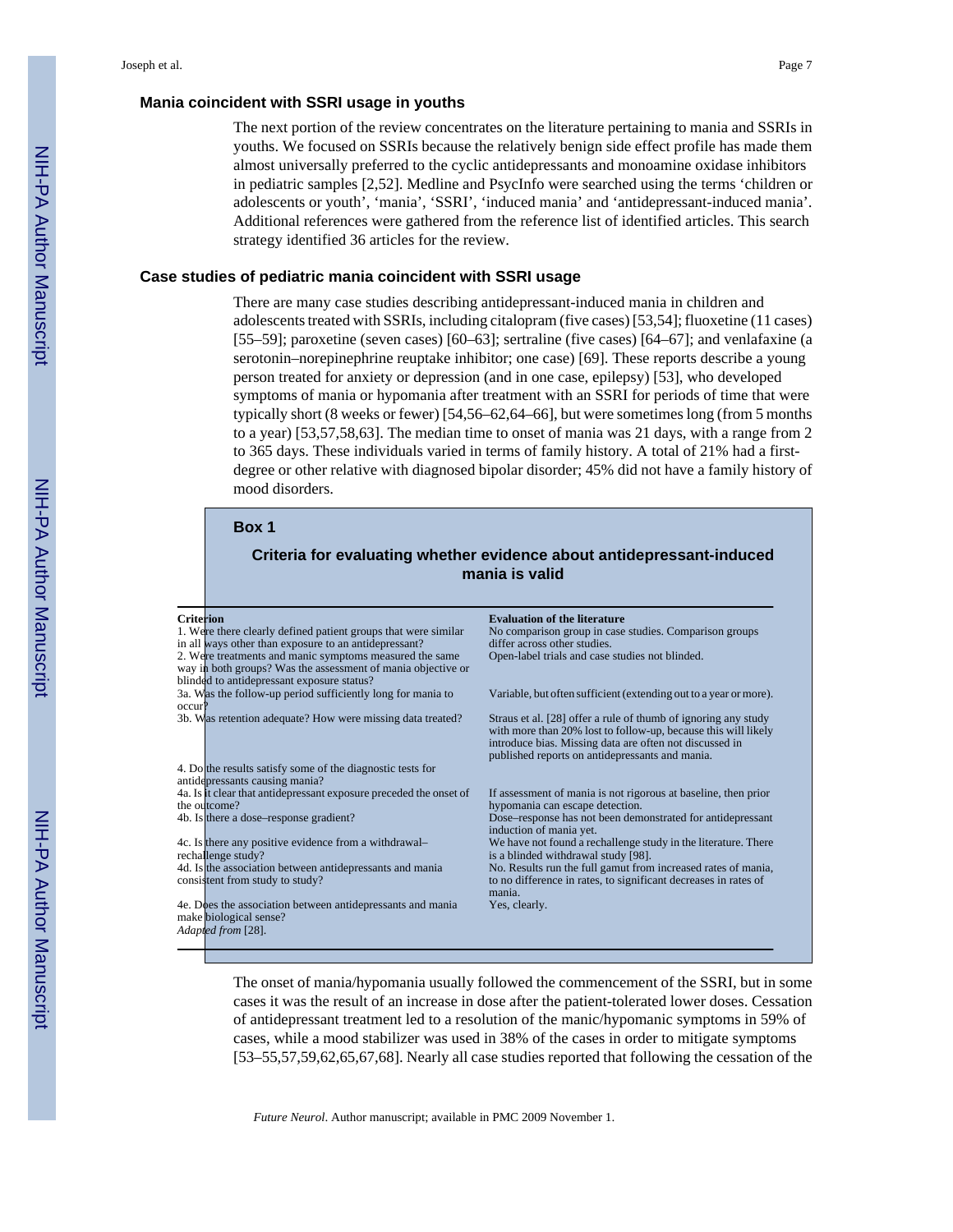manic symptoms, the patient then remained 'stable', typically off of the antidepressant or sometimes at a lower dose; the patient may have continued on a mood stabilizer if one had been added. However, the period of time for which they were followed varied – a median of 20 weeks with a range from 2 to 52 weeks.

Taken as a whole, these case studies would seem to suggest that caution is warranted when treating children and adolescents with SSRIs, as there are documented cases of this treatment coinciding with mania or hypomania. However, it is also important to keep in mind that mood disorders show natural fluctuations (with the 'Medication as irrelevant' hypothesis representing the extreme view that what appears to be treatment-emergent mania is actually just a bipolar illness following its own natural course, independent of the presence or absence of antidepressant medication), and therefore causal links to the development of manic symptoms by the addition of an SSRI, or resolution of manic symptoms by removal of the SSRI, cannot be established by case studies. The pharmacokinetics of antidepressant medications make the use of A–B–A–B designs, which can be helpful tools for establishing causality or efficacy at the individual level, difficult owing to the long half-lives and resulting length of time needed to titrate or wash out medication. Additionally, case studies are probably a biased source of information, as they are written about patients who stand out in the clinician's mind. Reports of youths treated with SSRIs who do not develop mania do not appear in the research literature as case studies. The same heuristic may also operate at the level of the individual clinician: it is much more memorable when a case shows an adverse event such as mania versus a case that does not; and humans as decision-makers are prone to giving much greater weight to negative events as an evolved heuristic for avoiding risks [69].

#### **Chart review studies of SSRI-induced mania**

Several chart or case reviews have attempted to examine the relationship between SSRI treatment and mania in more systematic ways. Some studies' findings suggest that antidepressants might increase the rate of mania. Faedda, Baldessarini, Glovinsky and Austin reported a rate of 48.7% of children with bipolar disorder developing mania following treatment with a SSRI ( $n = 19$  of 39 exposed) [70]. The antidepressant-induced manic episode was the episode that initiated the bipolar diagnosis in only 17% of those cases. The median latency to mania was 12.5 days (across all classes of antidepressants and stimulants). Another chart review of youths with bipolar disorder revealed that those receiving SSRI treatment were threetimes more likely to report manic symptoms at their next follow-up visit than youths who did not take a SSRI [71]. Wilens and colleagues, when reviewing 82 consecutive admissions to a pediatric psychopharmacology unit who were prescribed an SSRI, found that five of the youth (6%) had developed manic symptoms while taking the SSRI [72]. A review of 79 consecutive hospital admissions showed that youths who had ever received an antidepressant had an earlier age of onset of bipolar disorder than youths who had not [73]. However, the latter study did not look at the effect of treatment with a SSRI separately from other classes of antidepressants. The pattern of findings in these studies could be explained by the Ignition or Scar hypotheses, but it also is consistent with the Bipolar depression hypothesis: youths with bipolar disorder might often have earlier ages of onset for their depression, leading to earlier antidepressant prescription. Another chart review study examined 'drug-induced behavioral disinhibition', and found that rates increased significantly with SSRI usage [74]. A strength of this study was that it included objective behavioral indicators, such as number of seclusions; but it is not clear how much overlap there is between 'behavioral disinhibition' and mania.

A pharmacoepidemiologic study of age effects [18] examined conversion to mania in children, adolescents, and young adults with anxiety or nonbipolar mood disorders. The authors analyzed mental health outpatient and pharmacy claims of 87,920 individuals, aged 5–29 years, over a median of 41 weeks. The study showed an overall prevalence of manic conversion of 5.4%. A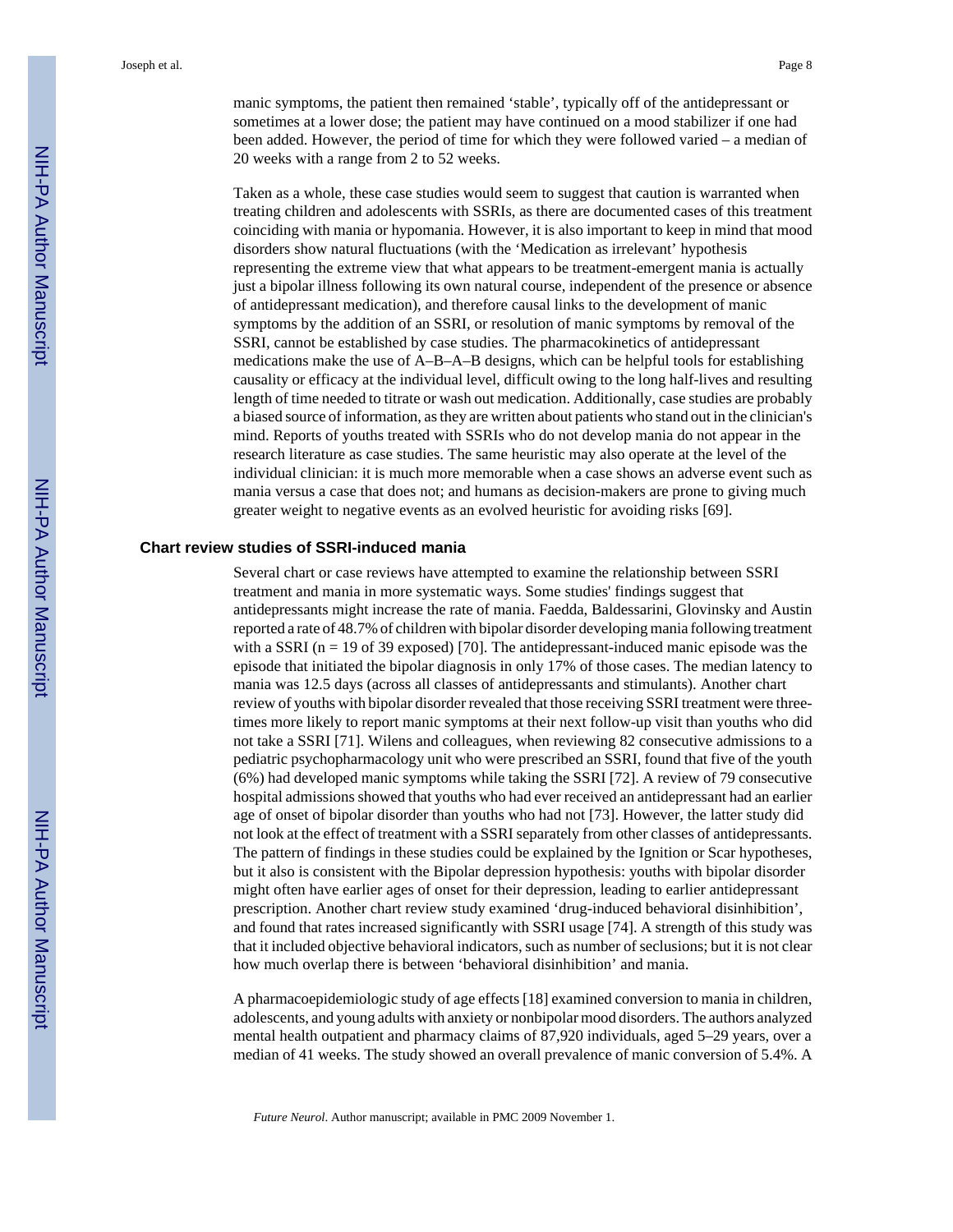total of 49% of the converters had been exposed to a SSRI. SSRI treatment was associated with a hazard ratio of 2.1, roughly a twofold increase in the risk of conversion to mania. This effect size is concerning, yet also small enough that Evidence-Based Medicine authorities point out that it could be entirely attributable to extraneous factors besides an iatrogenic effect [28]. The authors reported that among those treated with SSRIs, youth younger than 15 years of age were at an increased risk for mania. Again, this design cannot distinguish between the Bipolar depression hypothesis versus the three iatrogenic possibilities.

In one of a few studies specifically examining antidepressant-induced mania in youths with bipolar disorder, Baumer *et al.* found that among 52 children and adolescents with or at risk for bipolar disorder (operationalized by having a parent with bipolar disorder), 50% experienced either a new manic episode or a worsening of an existing episode after being treated with varied antidepressants, approximately 80% of which were SSRIs, for an average of 1.4 years [11]. In a chart review study that followed youths for 12 months after first hospital admission for either a manic or a mixed episode, antidepressant use was associated with a recurrence of a mood episode [75]. The reporting of this study did not differentiate between manic versus depressed recurrence, though, and other aspects of the findings indicate that treatment refractoriness of depression might be influencing results.

Other studies have found no effect of antidepressants on the age of onset of bipolar or the manic symptoms observed in youths with bipolar disorder, including retrospective interview report about age of onset and current interview-based mood ratings in an outpatient setting [76]. Similarly, Soutullo and colleagues found that among hospitalized adolescents with bipolar disorder, a history of exposure to antidepressant treatment was not associated with a more severe course of hospitalization as measured by length of stay in the hospital, number of 'as needed' medications given, or seclusion and restraint orders [77]. At the other extreme, a study of youths with psychotic depression found that antidepressant use was associated with a fourfold decrease in risk of developing mania over the follow-up period, with cases followed for as long as 2 years [78].

A longitudinal study looking at the development of mania in a cohort of youths originally identified as having attention-deficit/hyperactivity disorder but no comorbid mood disorder is also relevant [79]. The youths were originally ascertained as a comparison group for a longitudinal study of pediatric bipolar disorder, with 6-year follow-up data providing the basis for analysis. Based on blinded interviews, 29% developed bipolar I with elation or grandiosity. Antidepressant use was not significantly associated with developing mania. These findings could be consistent with the Bipolar depression hypothesis: systematically excluding cases with pediatric depression may have eliminated cases initially identified as depressed who would later have cycled into mania. Excluding these might have eliminated the artifact that is interpreted as showing a 'switch' to mania in other studies.

In short, the chart review studies (including those with follow-up) have found inconsistent results, and the designs have not been strong for examining the issue of antidepressant usage precipitating mania. The studies with a follow-up component, high retention and the most structured assessments of mania have tended to produce the smallest effects. Overall, these findings appear most consistent with the Vigilance and Bipolar depression hypotheses. The Medication as irrelevant hypothesis appears at least as plausible as any of the Iatrogenic hypotheses based on the data.

#### **Clinical trials**

Several research groups have reported mania as an adverse event during both open-label and RCTs examining SSRIs as treatment for children and adolescents.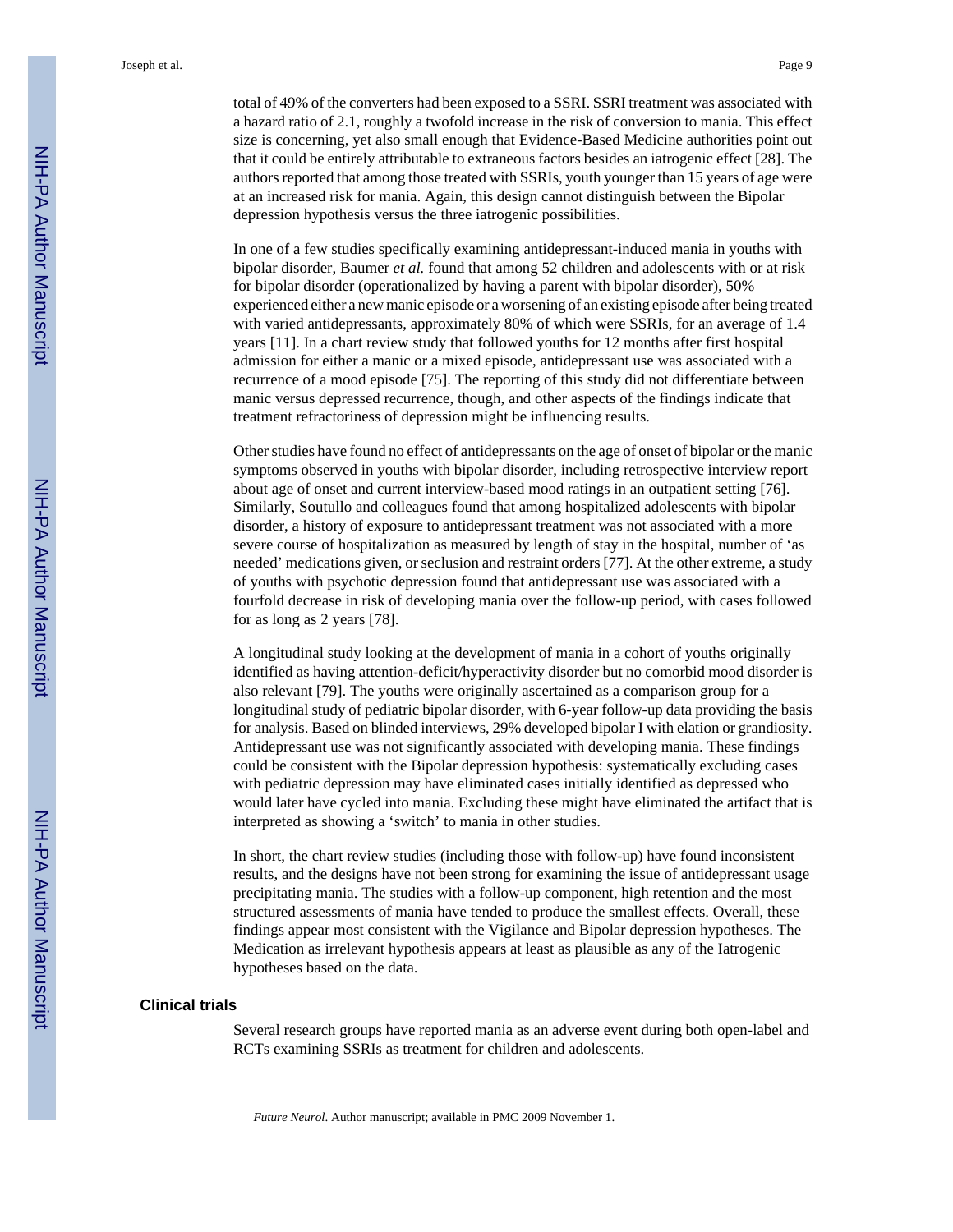Joseph et al. Page 10

**Citalopram—**Among 174 youths treated for depression with citalopram or placebo in a RCT, none developed mania, although adverse events were reported spontaneously and mania was not formally assessed [80]. In an open-label trial of citalopram treatment for early onset major depressive disorder (MDD), Shirazi and Alaghband-Rad found that over the 6-week study period, 16.7% of children and adolescents experienced an unexpected switch to mania [81]. Since the design was an open trial, it is particularly vulnerable to the Vigilance issue; and because there is no comparison group, the findings do not provide information regarding increase of risk [28].

**Escitalopram—**Of 264 children and adolescents treated with escitalopram or placebo for depression, one developed mania; however, this occurred in the placebo condition [82]. Adverse event reporting was spontaneous or observational.

**Fluoxetine—**Perhaps the best-known study of fluoxetine for adolescent depression is the Treatment of Adolescent Depression (TADS) trial [30]. The TADS trial specifically assessed for the development of manic symptoms. Fluoxetine was given either alone or in combination with cognitive behavioral therapy. Four subjects (3.67%) on fluoxetine alone and one (0.93%) in the combination arm developed symptoms on the mania spectrum during treatment, versus one on placebo and none in the cognitive behavioral therapy only arm. However, three of the five who developed mania began the trial with high baseline mania symptom scores as assessed by the Adolescent Depression Scale, developed specifically for the TADS trial. A total of 38 patients overall began fluoxetine treatment with high baseline mania scores; therefore, most (92%) of patients actually tolerated fluoxetine well with respect to the development of mania or hypomania.

In another double-blind, randomized, placebo-controlled trial of fluoxetine for depressed children and adolescents,  $6.25\%$  ( $n = 3$ ) of youths receiving fluoxetine experienced a manic episode during treatment versus a rate of 2%  $(n = 1)$  on placebo [83]. In a second randomized, placebo-controlled trial of fluoxetine for youths with depression, one participant out of 109 developed a manic reaction while no participants in the placebo group ( $n = 110$ ) did. This difference was not statistically significant [3]. In the relapse prevention phase of this trial, there were no reports of mania among 20 patients remaining on fluoxetine, although whether it was specifically assessed for was not stated [84]. Go, Malley and Birmaher reported that during open-label clinical treatment, 30% of 40 youths with obsessive–compulsive disorder (OCD) and mood disorders developed manic or hypomanic symptoms when treated with fluoxetine or sertraline [59]. Because the study was open label, the Vigilance hypothesis is a major concern. Owing to the comorbid mood disorders, the Bipolar depression hypothesis is also viable.

**Fluvoxamine—**An 8-week RCT of fluvoxamine treatment for anxiety disorders, as well as a 6-month open-label follow-up trial of 128 participants from the 8 week trial, failed to identify any youths experiencing mania [85,86]. Neither publication specifically states that there was no occurrence of mania, nor is it clear what assessment strategy, if any, was used to assess for hypomania or mania.

**Paroxetine—**In a RCT of paroxetine treatment for 206 children and adolescents with MDD, adverse events were 'gathered by spontaneous report', and no incidents of mania were reported [7]. The development of mania was not specifically assessed.

**Sertraline—**McConville and colleagues found that one out of eight hospitalized adolescents with MDD developed mania during open-label sertraline treatment [87]. Wagner and colleagues conducted two large trials of sertraline treatment for MDD in children and adolescents; however, these trials failed to specifically assess for mania, and none was reported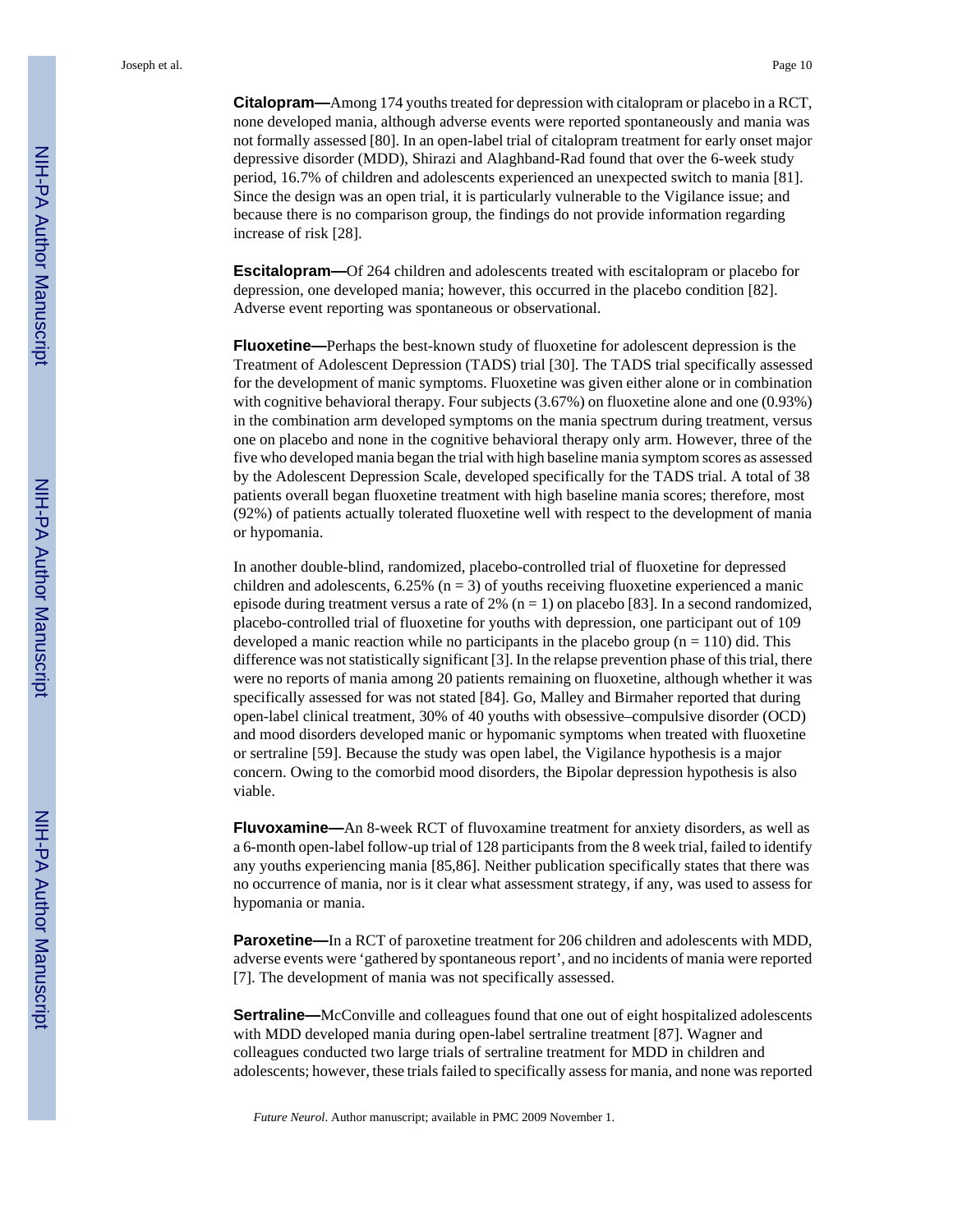[4]. When sertraline was used to treat OCD in 137 children and adolescents, both during a 12 week randomized placebo-controlled trial [88] and during a 52-week open-label extension study [89], none of the participants experienced manic or hypomanic symptoms. These findings are consistent with the Bipolar depression hypothesis – the 'switch' to mania appears when people have depression, but not when they are treated with antidepressants for other conditions (e.g., attention-deficit hyperactivity disorder) [79]. The pattern suggests that it is the depression, not the antidepressant, that appears more linked to the mania, as was also the case in the TADS trial (see above).

**Venlafaxine—**In the Treatment of SSRI-Resistant Depression in Adolescents (TORDIA) trial, one participant out of 83 randomized to receive venlafaxine developed hypomania [31], assessed using a mania screen and the Mania Rating Scale. In the same trial, no participants developed mania among 168 randomized to receive fluoxetine, paroxetine or citalopram and 83 randomized to receive venlafaxine in combination with cognitive behavioral therapy.

The rates reported here for mania as an adverse event during clinical trials may actually underestimate the true risk, as participants with a family history of bipolar disorder were excluded from most of these studies. Had these trials included youths with a higher risk of experiencing mania even in the absence of exposure to antidepressant treatment, rates of mania during SSRI treatment might have been higher. Ironically, there also appears to be a confound, where the studies with stronger designs (randomized, blinded and placebo-controlled trials) may have had less thorough or systematic assessment of manic symptoms, whereas open trials may have been more vigilant to the possibility of manic symptoms. It is again unclear whether SSRI treatment caused the manic/hypomanic symptoms, or whether these may have emerged naturally in the course of an existing mood disorder, but the weight of the evidence appears to favor the Bipolar depression hpothesis more than any of the Iatrogenic hypotheses (ignition, scar or side effect).

#### **Risk versus benefit analysis**

The Evidence-Based Medicine framework [28] also provides ways of quantifying the strength of association between antidepressants and mania. These include the relative risk (RR; the ratio of the rates of mania in the antidepressant exposed group, divided by the rate in the nonantidepressant comparison group), the odds ratio (odds of mania in the antidepressant group divided by odds of mania in the comparison group) and the number needed to harm (NNH). The NNH is the reciprocal of the difference in the rates of mania in the antidepressant exposed versus comparison group. Conceptually, the NNH is the number of patients that would need to be exposed to antidepressants before one more on average would develop mania. The NNH has a corresponding measure of the magnitude of beneficial treatment effects, the number needed to treat (NNT) in order for one more patient to have a good outcome. The NNT and NNH can be combined to create a likelihood of help versus harm (LHH; the reciprocals of the NNT divided by the reciprocal of the NNH, so that larger numbers indicate greater probability of benefit).

What would these metrics suggest about the relationship between antidepressants and mania? We focus on fluoxetine as an example, because: first, fluoxetine has the best evidence of efficacy for pediatric depression [6]; second, fluoxetine appears to be associated with somewhat higher rates of mania than other SSRIs [90]; and third, fluoxetine has multiple published RCTs where the rates of mania can be compared with rates in a randomly assigned placebo arm, providing some of the best evidence available on the issue [3,59,83]. Pooling the results of the three RCTs, the rate of mania on fluoxetine was 2.8%, versus a rate of 1.0% on placebo. The RR of mania is 2.8, approaching the range where we should be concerned (RR  $<$  4 is ambiguous if the designs are weak; but for an RCT RR of > 3 would be 'convincing')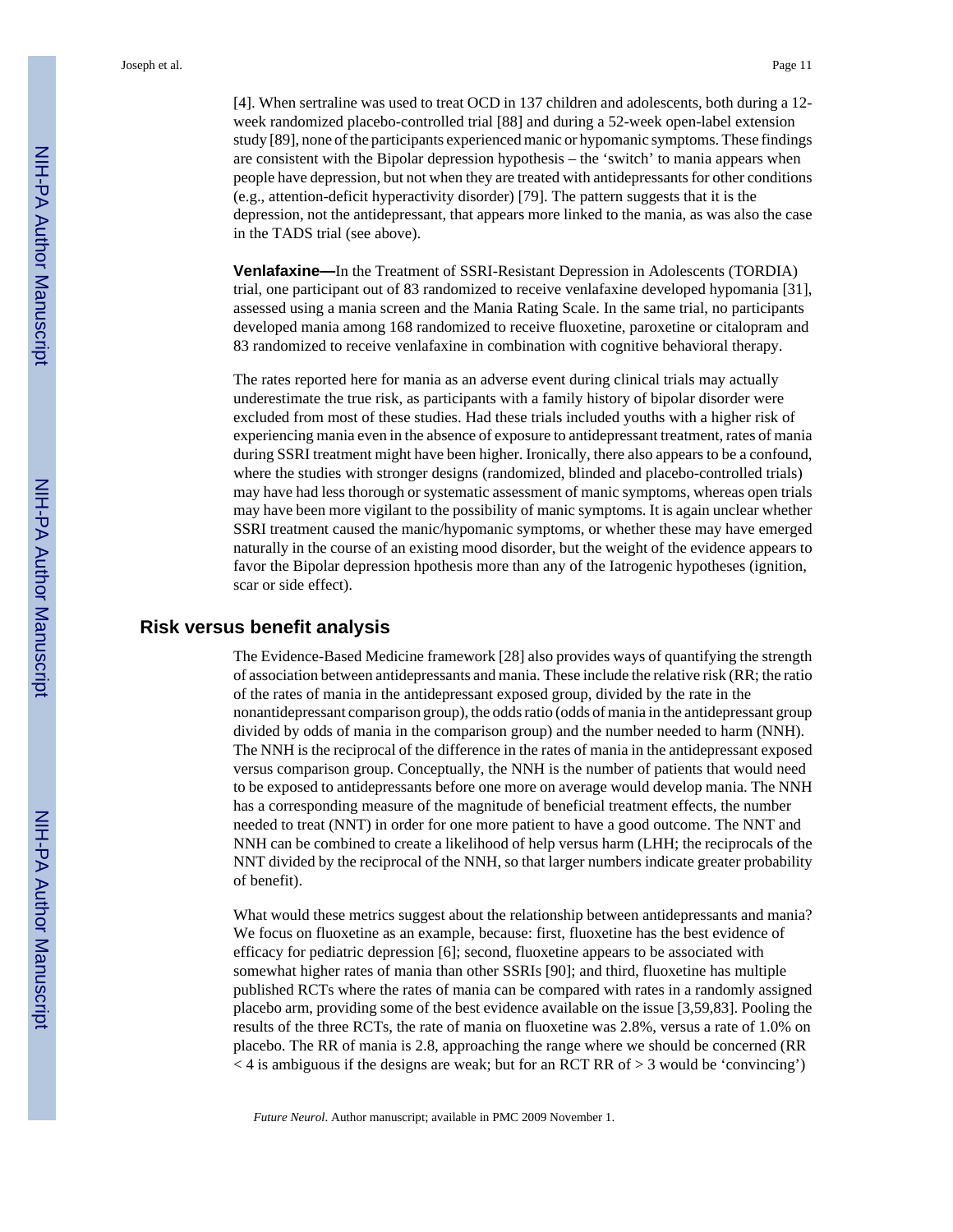[28]. The NNH is 56, meaning that for every 56 youths exposed to fluoxetine, on average one more would develop mania. The NNH estimated separately for each RCT ranged from 24 to 145. On the other hand, fluoxetine appeared efficacious across all three studies, with NNT estimates ranging from 3.8 to 6.5, and a pooled estimate of 4.7. The LHH is 11.8 when all three studies are combined, and ranged from 6 to 22 for the studies separately. Thus, when focusing on the compound with the most evidence for efficacy and also the greatest concern about mania as an adverse event, patients appear roughly 12-times more likely to benefit than to experience mania; and even the worst case scenario is that patients would still be six-times more likely to benefit. Estimating the LHH separately for several studies is one way of conducting a 'sensitivity analysis', or examining the extent to which the LHH estimate changes depending on the starting values. Sensitivity analyses can also include 'what if' scenarios, where the LHH is recalculated using more liberal or conservative estimates of risk, so that the decision-makers can understand the effects of changing assumptions on the final estimates [28].

It is possible to further customize the LHH, adding additional information about individual factors affecting the probability of risk or benefit, as well as incorporating patient preferences. Straus *et al.* provide detailed examples of adding these factors into the equation (see page 139– 143 [28]). On average, including patient preferences will typically shift the balance even further in favor of benefit instead of harm. Two major reasons for this are the evidence that depression creates more burden than mania, and has a worse effect on quality of life [91]; and also because depression is the more lethal phase of the illness (including being a major component of mixed states) [44]. It also may be possible to shift the balance further by providing psychoeducation to the family, using careful monitoring to detect mania, and establishing a plan for managing manic symptoms should they emerge. By increasing the knowledge and the external supports available, the risks associated with mania may be more contained. With close monitoring, it is more likely that treatment could be changed during hypomania rather than waiting until full blown mania manifests. At the same time, the irritable mood and aggression frequently associated with pediatric mania are often a chief concern of families and a major treatment target [92], so interventions that increase the risk of disinhibited, aggressive behavior may require more caution.

#### **Limitations**

There are several important limitations to keep in mind, both about the state of the literature, and also about this particular review. Decisive studies about the relationship between antidepressants and mania have not been conducted, so it is impossible for a review to draw decisive conclusions. Some limitations of the literature include:

- **•** Most published articles do not satisfy most of the criteria for providing a valid source of information about risk of harm [28]. Case reports are not adequate, unless perhaps they used rechallenge, A–B–A–B designs, but these are clinically not conducted. See Box 1 for a list of the guidelines and other comments on the state of the literature;
- **•** There are large differences in the rates of mania identified across studies and inconsistencies in the size of the findings, making it plausible that methodological issues (such as the Vigilance or False Alarm hypotheses) or the natural course of bipolar disorder (consistent with the Medication as Irrelevant or the Bipolar Depression Hypotheses) explain the findings, instead of one of the proposed iatrogenic mechanisms;
- **•** There are major differences in the operational definition of mania across studies, and equally large differences in how mania is assessed; These make it much more difficult to interpret findings;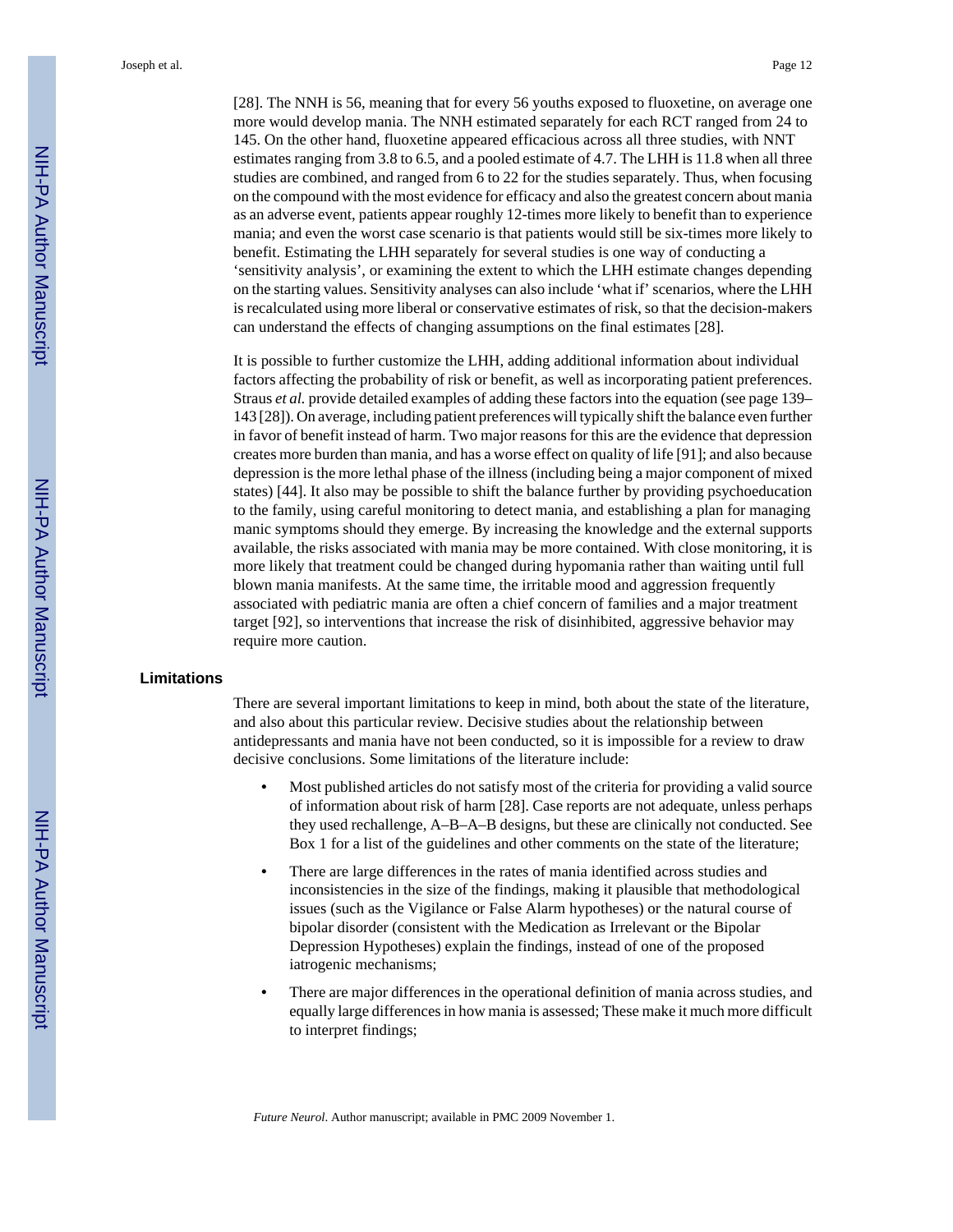- **•** There may be local and historical changes in patterns of diagnosis. The steep increases in the rate of bipolar diagnoses shows that there have been dramatic changes in practice that are independent of changes in actual rate of incidence. Clinicians may become hyper-vigilant to the possibility of mania. Cognitive heuristics and publication bias both will lead to over emphasizing the degree of risk;
- **•** Many chart reviews and clinical trials excluded bipolar youth. We do not know rates of switching for these youth (versus youth with anxiety or MDD that has not yet shown itself to be bipolar) [cf. 76], although the adult literature suggests it could be higher than what we are seeing here. Conversely, studies with youths exposed to antidepressants who did not have a history of depression have consistently found low rates of mania [93–95]. The two competing explanations for this pattern of findings are that assessment of mania in these studies is not sufficiently systematic to be sensitive to instances that actually are occurring (a variant of the Vigilance hypothesis), or that it is previously undiagnosed bipolar disorder that was being treated for depression, and then subsequently manifested its associated manic symptoms (the Bipolar depression hypothesis). The insufficient sensitivity argument is less of a concern given that one of the studies finding no increase in risk was a secondary analysis of longitudinal data from one of the leading investigations of pediatric bipolar disorder [79].

An additional limitation of this review is that it does not attempt to meta-analyze the existing studies, relying instead on qualitative ways of appraising and describing the findings. The literature does not yet seem large enough to support a meaningful meta-analysis, particularly with so few studies reporting adequate information to estimate relative risks.

## **Conclusions**

There has been widespread concern that antidepressants might be associated with mania, both at the level of individual cases and now at the public health level. Medication exposure is one of the potential factors under discussion for the rising rates of pediatric mania in the USA [24]. Practitioners want clear guidance about the risks so that they can avoid the potential harm of triggering manias in patients with depression. It is also unclear whether antidepressants should be in the armamentarium of treatment options for managing pediatric mood disturbance and, if so, for which patients. The available literature is complex and inconsistent, making it difficult to form an educated opinion quickly.

This review attempts to move beyond a 'box score' approach of tallying the number of studies finding evidence for antidepressants inducing mania or not. We started by laying out seven different models of how antidepressants could appear to be associated with mania. Three were variations of iatrogenic models, where antidepressants might ignite a pre-existing diathesis for mania, create a new and lingering risk for mania or create manic symptoms as a temporary side effect of the compound. Two of the models pertain to the natural course of the illness: one argues that mania occurs independent of the medication, that antidepressants are irrelevant (or perhaps even slightly protective). The second builds on the Natural course Hypothesis by pointing out that clinicians are most likely to encounter bipolar illness during the depressed phase, that the first phase requiring treatment is also often depression and that earlier age of onset for depression appears to be associated with bipolar disorder. In short, a constellation of factors may be resulting in a substantial portion of pediatric depression actually being on the bipolar spectrum. Ironically, a conservative stance about pediatric bipolar disorder could result in an underestimation of the risk factors and warning signs, leading to an initial underdiagnosis of bipolar disorder that then appears to 'switch' to mania as the practitioner follows the patient. The final two models are methodological artifacts that are often called 'confounds'. Skeptics often raise the possibility that pediatric behavior 'within the normal limits' is mistakenly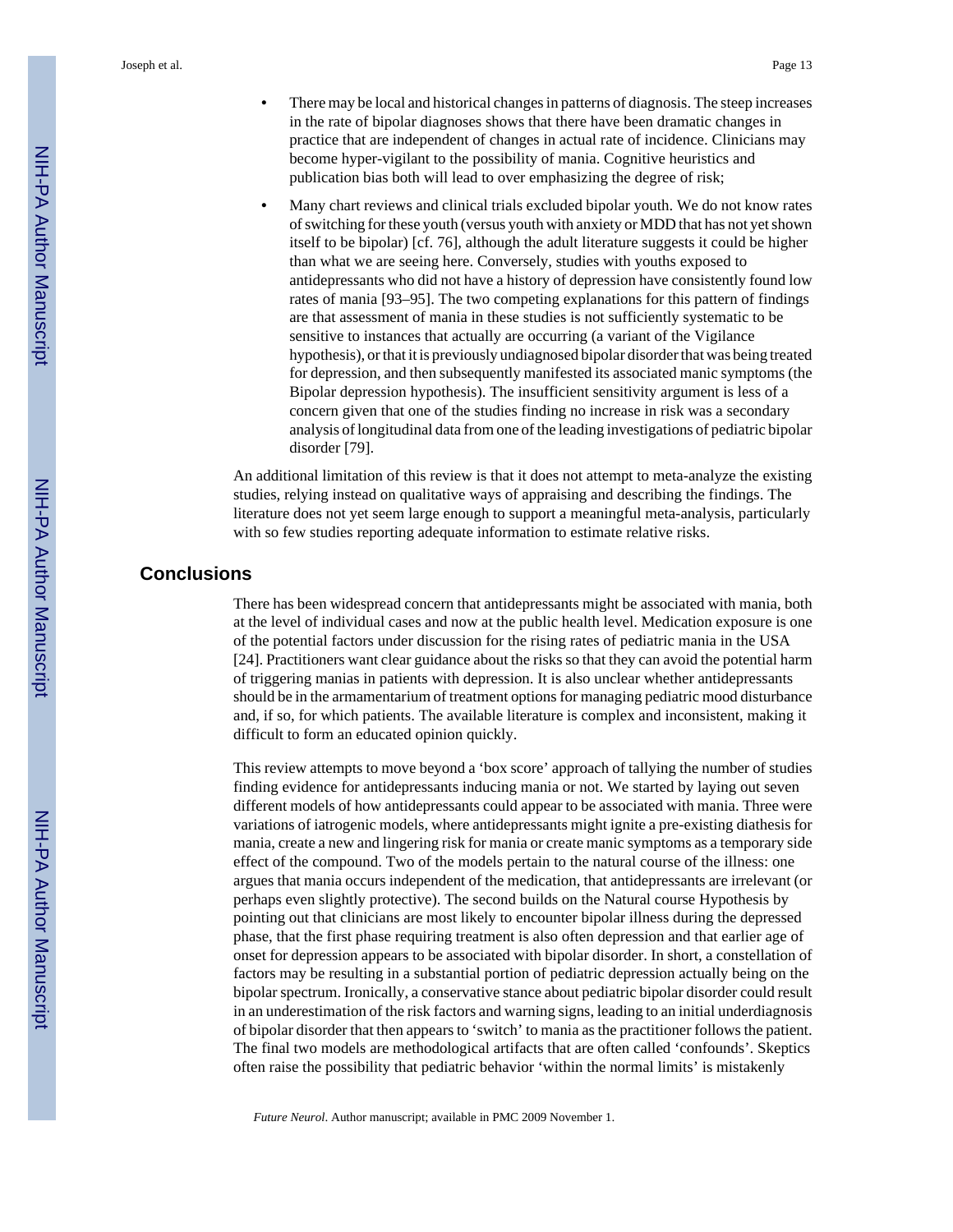pathologized. The Vigilance model holds that apparent changes in rates of mania are driven by shifts in the sensitivity of clinical diagnoses.

What becomes clear over the course of the review is that the iatrogenic models are the most provocative and the methodological artifacts are the least likely to command attention. However, the weight of the evidence appears to suggest that some of the least stirring or discussed models may actually have the most support. Conversely, the iatrogenic models have not accumulated strong evidence despite the high level of concern they invite; and the evidence is weakest in the RCTs that have the strongest designs.

On the basis of this review, the conclusion is to proceed with caution. Based on the LHH framework from Evidence-Based Medicine, antidepressants appear to offer a clear net benefit for the average patient. The Evidence-Based Medicine approach also offers practitioners a way of customizing and personalizing clinical decisions, taking into account individual risk factors and preferences. The scales will tip further in favor of antidepressant usage in cases where the depression is severe or refractory, and where the risks of mania can be contained by providing good psychoeducation to the family and deploying careful assessment tools that will be sensitive to the emergence of mania or side effects. In cases where there is a family history of bipolar disorder, or cases with a history of impulsive aggressive behavior, then the balance would shift away from SSRI usage (although the evidence of harm is not much more wellfounded for these cases than for mania in general).

#### **Executive summary**

#### **Background**

- **•** The decisive study to establish the risk of an antidepressant has not been conducted. This would require a double-blinded, placebo-controlled trial with excellent assessment of manic symptoms, including a lifetime history prior to randomization, and a long enough follow-up to capture the majority of subsequent manic events.
- **•** Antidepressant-induced mania in adults is a generally accepted clinical phenomenon, even in the absence of such a decisive study.
- **•** The existing literature regarding pediatric antidepressant usage and mania is almost entirely based on designs prone to bias.

## **Models of the relationship between antidepressants & mania (& seven potential pitfalls & remedies for practitioners)**

- **•** Ignition hypothesis uncovering a latent diathesis, turning on genes that were already present. Although of great concern, there is little supporting evidence for this from studies with stronger research designs.
- **•** Scar hypothesis creating a new diathesis in the absence of prior biological risk. This is perhaps the most worrisome hypothesis, and also one of the most speculative, with no direct supporting evidence yet in the literature.
- **•** Side effect hypothesis temporary deleterious effect of drug, but not a true manifestation of a bipolar illness. This hypothesis appears to be plausible, but the effects appear to be rare in studies with strong designs.
- **•** Vigilance hypothesis increased monitoring for the illness, but no actual change in risk. This hypothesis is likely to contribute to the high rates of mania observed in open trials, which ironically often have used better monitoring of manic symptoms than many of the blinded, randomized, controlled trials.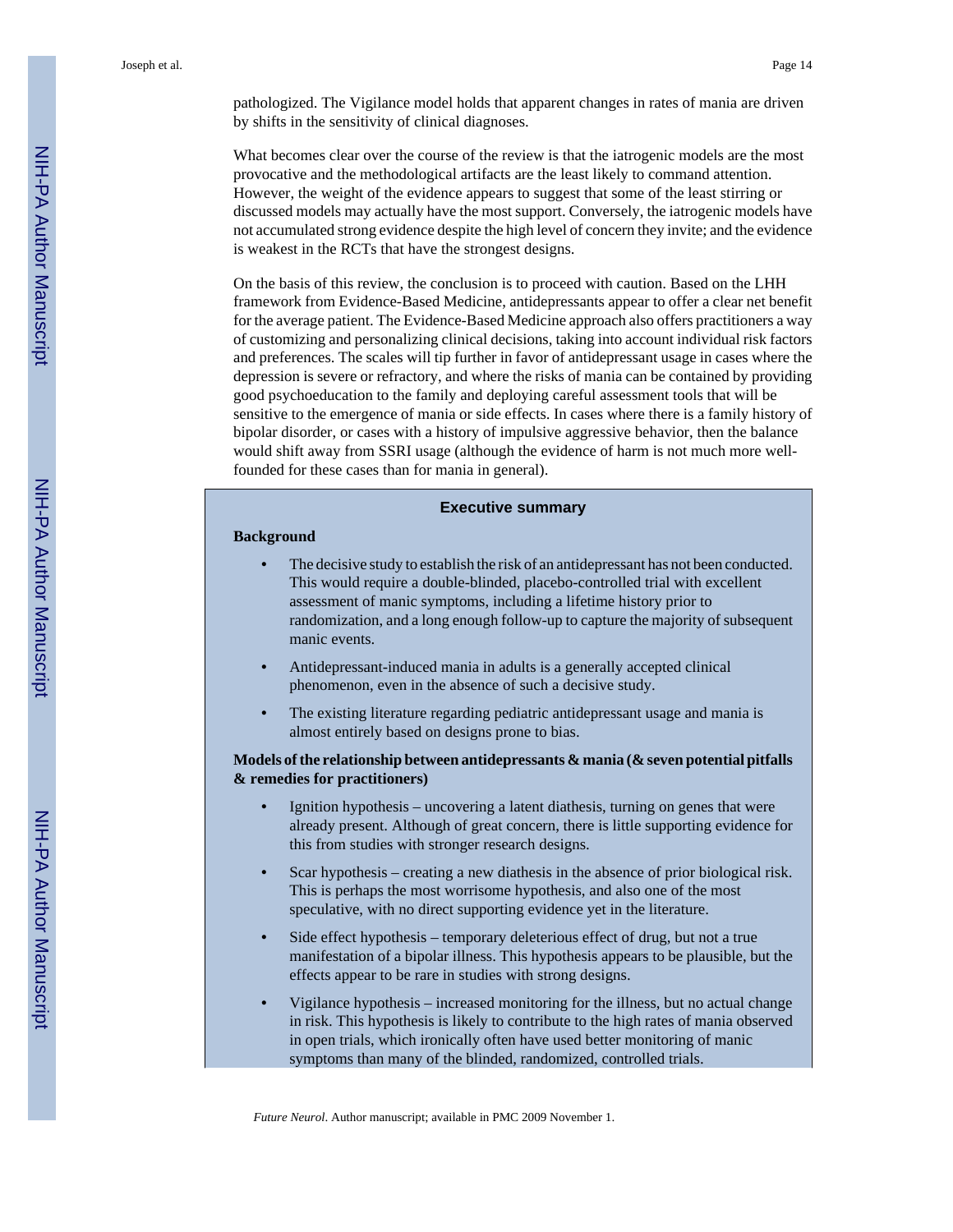- **•** Medication as irrelevant hypothesis what we are witnessing is the natural course of the bipolar illness, not a response to the treatment. This hypothesis appears consistent with longitudinal data about course of illness and epidemiological data; it can also account for much of the apparently high rate of manic symptoms emerging during the course of treatment for mood disorders.
- **•** False alarms hypothesis mislabeling juvenile behavior as pathological when it still falls within normal limits; mistaking irritability due to other causes as an indicator of pediatric mania; or alternately, mistaking the return of energy and positive emotions as depression lifts for hypomania. This is also a plausible hypothesis, especially given emerging evidence of large differences in diagnostic formulations for similar symptom presentations across practitioners, clinics and even countries.
- **•** Bipolar depression hypothesis when treating youths for depression, we are often dealing with the depressed phase of what will prove to be a bipolar illness. This appears to be a likely contributor to the rates of mania noted during treatment of mood, and actually could explain seemingly higher rates in youths than adults because of the possibility that bipolar depression will be the first phase of illness to drive treatment seeking.

#### **Review of the evidence for antidepressants potentially inducing mania**

- **•** Case studies of selective serotonin-reuptake inhibitor (SSRI)-induced mania in youths are common, but add little evidence about how patients should be treated. Case studies are biased – 'youth on antidepressants fails to become manic' is unlikely to be published.
- **•** Published chart review studies of SSRI-coincident mania generally fail to meet guidelines for demonstrating clear evidence of harm.
- **•** Clinical trials exist for most of the antidepressants used with youths; however, the assessment and reporting of manic symptoms was not rigorous in older studies. This could lead to underestimating absolute rates of mania, but should not bias estimates of relative risk for antidepressants versus placebo.

#### **Risk versus benefit analysis**

- **•** Depression is worse than mania in terms of burden on the individual and risk of suicide. The greater risk and burden may tip the scale in favor of continuing to use antidepressants to manage the depression, with close monitoring for mania.
- **•** Fluoxetine has the best current data about treatment efficacy, and also some of the greatest concerns about potential associated mania. Based on three randomized trials, the likelihood of help versus harm (mania) on fluoxetine is more than 11, favoring antidepressant use, before considering patient characteristics or preferences.

#### **Limitations**

**•** Decisive studies have not been carried out. The literature does not support a clear 'final answer' about the relationship between antidepressants and mania.

#### **Conclusions**

**•** Proceed with caution. Despite the great concern about the possibility of antidepressants increasing the risk of mania, the studies with the strongest research designs find the smallest evidence of risk.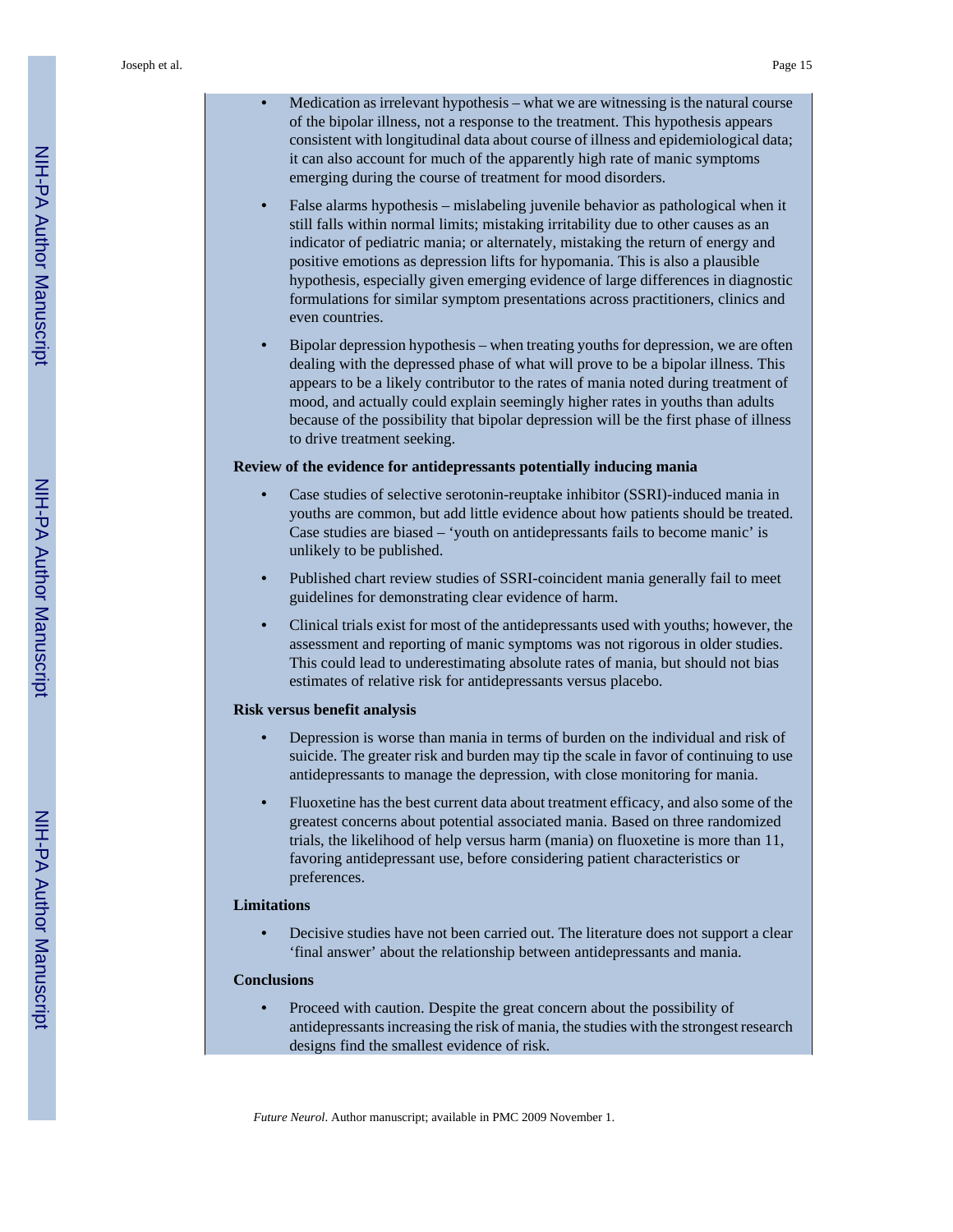- **•** Patients on fluoxetine are more than ten-times more likely to benefit than experience mania. Taking patient preferences into account will often tip scales further towards antidepressant usage to manage mood.
- **•** Education about medication and side effects and careful monitoring for mania will further contain risks.

#### **Future perspective**

**•** Personalized approaches to medicine, including genetic and metabolic testing as well as technological improvements in assessment of mood and energy, will soon provide powerful tools to help gauge risk and response to antidepressants as well as other treatment regimens.

## **Future perspective**

There are many ways that the situation will improve over the next 5 to 10 years. The clinical concern that antidepressants might induce mania has raised awareness to the point that future studies using antidepressants may do the systematic assessment of manic symptoms – both lifetime history prior to enrollment, as well as looking for emergence during treatment – needed to decisively address the issue. Improved assessed tools are already available (see [96] for review and discussion about implementation), and if they are adopted more in research and clinical practice there will be immediate improvements in the management of pediatric mood disorder. In the near future, there will be contributions from the personalized medicine vantage too, with improved assessment in terms of genotyping (including identification of individual differences in response to medication) [97], metabolic measures of physiological response to medication, and the use of noninvasive technologies (such as actimetry or cell-phone based life charting) to provide more rapid and objective measures of mood change. Although the issue of antidepressants and mania has been complex and contentious in the past, research is beginning to make contributions to evidence-based treatment, and the pace will accelerate rapidly.

#### **Acknowledgments**

**Financial & competing interests disclosure** This research was partly supported by NIH R01 MH 69774 (Soares), RR 20571 (Soares), as well as NIH R01 MH066647 (Youngstrom). Megan F Joseph, MA, and Eric A Youngstrom, PhD, have no financial relationships with any pharmaceutical company. Jair Soares, MD, is on the speaker's bureau at Eli Lilly and AstraZeneca, is a consultant for Organon and Shire, and receives grant funding from Pfizer and GlaxoSmithKline. The authors have no other relevant affiliations or financial involvement with any organization or entity with a financial interest in or financial conflict with the subject matter or materials discussed in the manuscript apart from those disclosed.

No writing assistance was utilized in the production of this manuscript.

## **Bibliography**

Papers of special note have been highlighted as:

- of interest
- of considerable interest
- 1. Kratochvil CJ, Vitiello B, Walkup J, et al. Selective serotonin reuptake inhibitors in pediatric depression: is the balance between benefits and risks favorable? J Child Adolesc Psychopharmacol 2006;16:11–24. [PubMed: 16553525]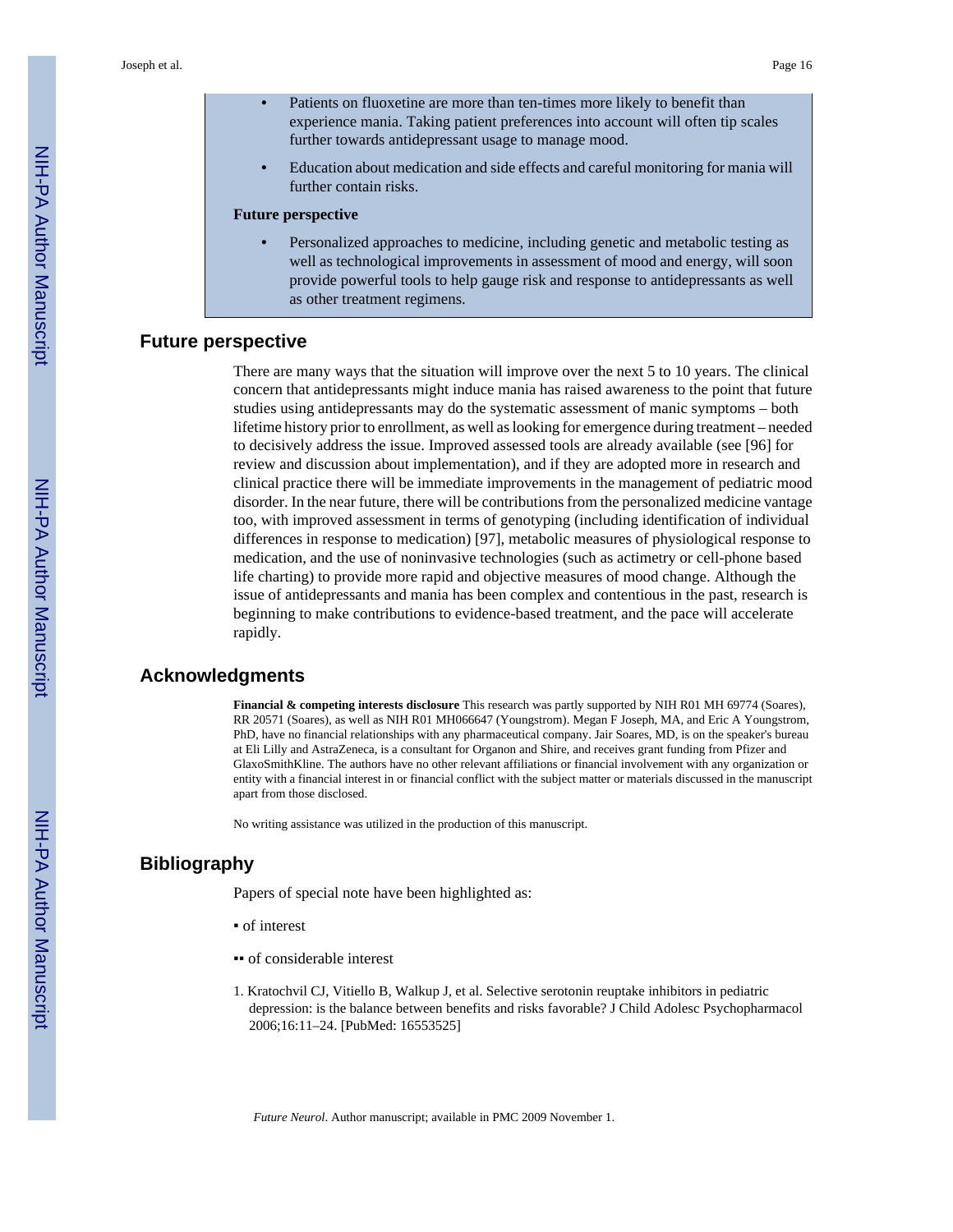- 2. Olfson M, Marcus SC, Weissman MM, Jensen PS. National trends in the use of psychotropic medications by children. J Am Acad Child Adolesc Psychiatry 2002;41:514–521. [PubMed: 12014783]
- 3. Emslie GJ, Heiligenstein JH, Wagner KD, et al. Fluoxetine for acute treatment of depression in children and adolescents: a placebo-controlled, randomized clinical trial. J Am Acad Child Adolesc Psychiatry 2002;41:1205–1215. [PubMed: 12364842]
- 4. Wagner KD, Ambrosini P, Rynn M, et al. Efficacy of sertraline in the treatment of children and adolescents with major depressive disorder: two randomized controlled trials. JAMA 2003;290:1033– 1041. [PubMed: 12941675]
- 5. Michael KD, Crowley SL. How effective are treatments for child and adolescent depression? A metaanalytic review. Clin Psychol Rev 2002;22:247–269. [PubMed: 11806021]
- 6. Usala T, Clavenna A, Zuddas A, Bonati M. Randomised controlled trials of selective serotonin reuptake inhibitors in treating depression in children and adolescents: a systematic review and meta-analysis. Eur Neuropsychopharmacol 2008;18:62–73. [PubMed: 17662579]
- 7. Emslie GJ, Wagner KD, Kutcher S, et al. Paroxetine treatment in children and adolescents with major depressive disorder: a randomized, multicenter, double-blind, placebo-controlled trial. J Am Acad Child Adolesc Psychiatry 2006;45:709–719. [PubMed: 16721321]
- 8. Renaud J, Axelson D, Birmaher B. A risk–benefit assessment of pharmacotherapies for clinical depression in children and adolescents. Drug Safety 1999;20:59–75. [PubMed: 9935277]
- 9. Bridge JA, Iyengar S, Salary CB, et al. Clinical response and risk for reported suicidal ideation and suicide attempts in pediatric antidepressant treatment: a meta-analysis of randomized controlled trials. JAMA 2007;297:1683–1696. [PubMed: 17440145]
- 10. Clennell A. Threat of suicide leads to ban of major antidepressants for children. The Independent. December 10;2003
- 11. Baumer FM, Howe M, Gallelli K, Simeonova DI, Hallmayer J, Chang KD. A pilot study of antidepressant-induced mania in pediatric bipolar disorder: characteristics, risk factors, and the serotonin transporter gene. Biol Psychiatry 2006;60:1005–1012. [PubMed: 16945343]
- 12. Hellander M. Medication-induced mania: ethical issues and the need for more research. J Child Adolesc Psychopharmacol 2003;13:199. [PubMed: 12880513]▪ Interesting editorial that nicely outlines the current dilemmas in understanding antidepressant-coincident mania.
- 13. Carlson GA. The bottom line. J Child Adolesc Psychopharmacol 2003;13:115–118. [PubMed: 12886908]
- 14. Goldberg JF, Truman CJ. Antidepressant-induced mania: an overview of current controversies. Bipolar Disord 2003;5:407–420. [PubMed: 14636364]
- 15. Papolos DF. Switching, cycling, and antidepressant-induced effects on cycle frequency and course of illness in adult bipolar disorder: a brief review and commentary. J Child Adolesc Psychopharmacol 2003;13:165–171. [PubMed: 12880510]
- 16. El-Mallakh RS, Karippot A. Use of antidepressants to treat depression in bipolar disorder. Psychiatr Serv 2002;53:580–584. [PubMed: 11986507]▪ Antidepressant-coincident mania rates in adults.
- 17. Truman CJ, Goldberg JF, Ghaemi SN, et al. Self-reported history of manic/hypomanic switch associated with antidepressant use: data from the Systematic Treatment Enhancement Program for Bipolar Disorder (STEP-BD). J Clin Psychiatry 2007;68:1472–1479. [PubMed: 17960960]
- 18. Martin A, Young C, Leckman JF, Mukonoweshuro C, Rosenheck R, Leslie D. Age effects on antidepressant-induced manic conversion. Arch Pediatr Adolesc Med 2004;158:773–780. [PubMed: 15289250]
- 19. Baldessarini RJ, Faedda GL, Hennen J. Risk of mania with antidepressants. Arch Pediatr Adolesc Med 2005;159:298. [PubMed: 15753278]author reply 298–299
- 20. Altshuler LL, Post RM, Leverich GS, Mikalauskas K, Rosoff A, Ackerman L. Antidepressant-induced mania and cycle acceleration: a controversy revisited. Am J Psychiatry 1995;152:1130–1138. [PubMed: 7625459]
- 21. Davidow J, Levinson EM. Heuristic principles and cognitive bias in decision making: implications for assessment in school psychology. Psychol Sch 1993;30:351–361.
- 22. Blader JC, Carlson GA. Increased rates of bipolar disorder diagnoses among U.S. child, adolescent, and adult inpatients, 1996–2004. Biol Psychiatry 2007;62:107–114. [PubMed: 17306773]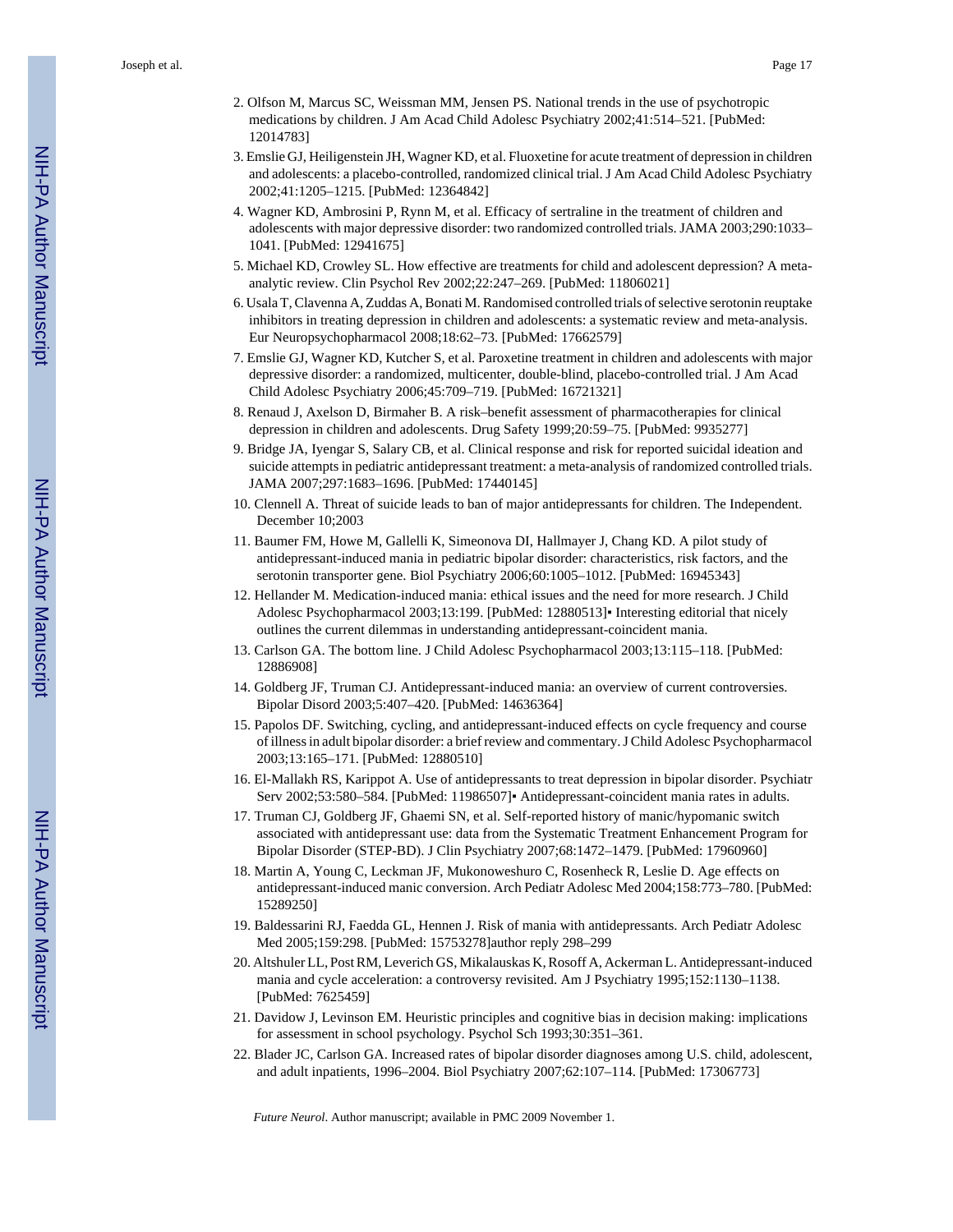- 23. Moreno C, Laje G, Blanco C, Jiang H, Schmidt AB, Olfson M. National trends in the outpatient diagnosis and treatment of bipolar disorder in youth. Arch Gen Psychiatry 2007;64:1032–1039. [PubMed: 17768268]
- 24. Reichart CG, Nolen WA. Earlier onset of bipolar disorder in children by antidepressants or stimulants? An hypothesis. J Affect Disord 2004;78:81–84. [PubMed: 14672801]
- 25. Spraggs C, McCarthy A, McCarthy L, et al. Genetic variants in the epithelial sodium channel associate with oedema in Type 2 diabetic patients receiving the peroxisome proliferator-activated receptor γ agonist farglitazar. Pharmacogenet Genomics 2007;17:1065–1076. [PubMed: 18004211]
- 26. Diagnostic and Statistical Manual of Mental Disorders. Vol. 4th Text Revision. American Psychiatric Association; Washington, DC, USA: 2001. p. 886
- 27. Kraemer, HC.; Lowe, KK.; Kupfer, DJ. To Your Health: How to Understand What Research Tells Us About Risk. Oxford University Press; NY USA: 2005. p. 288
- 28. Straus, SE.; Richardson, WS.; Glasziou, P.; Haynes, RB. Evidence-Based Medicine: How to Practice and Teach EBM. Vol. 3rd. Churchill Livingstone; NY, USA: 2005. • Definitive handbook of evidence-based medicine.
- 29. Garb, HN. Studying the Clinician: Judgment Research and Psychological Assessment. American Psychological Association; Washington, DC, USA: 1998.
- 30. Emslie G, Kratochvil C, Vitiello B, et al. Treatment for Adolescents with Depression Study (TADS): safety results. J Am Acad Child Adolesc Psychiatry 2006;45:1440-1455. [PubMed: 17135989]•• These authors do an excellent job of discussing how they assessed for mania in their trial and what the implications of the rates of mania were.
- 31. Brent D, Emslie G, Clarke G, et al. Switching to another SSRI or to venlafaxine with or without cognitive behavioral therapy for adolescents with SSRI-resistant depression: the TORDIA randomized controlled trial. JAMA 2008;299:901–913. [PubMed: 18314433]
- 32. Campbell, DT.; Stanley, JC. Experimental and Quasi-Experimental Designs for Research. Houghton Mifflin; MA, USA: 1963. p. 84
- 33. Moher D, Schulz KF, Altman DG. The CONSORT statement: revised recommendations for improving the quality of reports of parellel-group randomised trials. Lancet 2001;357:1191–1194. [PubMed: 11323066]
- 34. Merikangas KR, Herrell R, Swendsen J, Rossler W, Ajdacic-Gross V, Angst J. Specificity of bipolar spectrum conditions in the comorbidity of mood and substance use disorders: results from the Zurich cohort study. Arch Gen Psychiatry 2008;65:47–52. [PubMed: 18180428]
- 35. Dubicka B, Carlson GA, Vail A, Harrington R. Prepubertal mania: diagnostic differences between US and UK clinicians. Eur Child Adolesc Psychiatry 2008;17:153–161. [PubMed: 17876503]
- 36. Healy D. The latest mania: selling bipolar disorder. PLoS Medicine 2006;3:E185. [PubMed: 16597178]
- 37. Biederman J, Mick E, Faraone SV, Spencer T, Wilens TE, Wozniak J. Current concepts in the validity, diagnosis and treatment of paediatric bipolar disorder. Int J Neuropsychopharmacol 2003;6:293–300. [PubMed: 12974996]
- 38. Geller B, Tillman R. Prepubertal and early adolescent bipolar disorder I: review of diagnostic validation by Robins and Guze criteria. J Clin Psychiatry 2005;66(Suppl 7):21–28. [PubMed: 16124838]
- 39. Youngstrom EA, Birmaher B, Findling RL. Pediatric bipolar disorder: validity, phenomenology, and recommendations for diagnosis. Bipolar Disord 2008;10:194–214. [PubMed: 18199237]
- 40. Birmaher B, Ryan ND, Williamson DE, et al. Childhood and adolescent depression: a review of the past 10 years. Part I. J Am Acad Child Adolesc Psychiatry 1996;35:1427–1439. [PubMed: 8936909]
- 41. Geller B, Zimerman B, Williams M, Bolhofner K, Craney JL. Bipolar disorder at prospective followup of adults who had prepubertal major Depressive disorder. Am J Psychiatry 2001;158:125–127. [PubMed: 11136645]
- 42. Lish JD, Dime-Meenan S, Whybrow PC, Price RA, Hirschfeld RM. The National Depressive and Manic–Depressive Association (DMDA) survey of bipolar members. J Affect Disord 1994;31:281– 294. [PubMed: 7989643]
- 43. Goodwin, FK.; Jamison, KR. Manic–Depressive Illness. Vol. 2nd. Oxford University Press; NY USA: 2007. p. 1262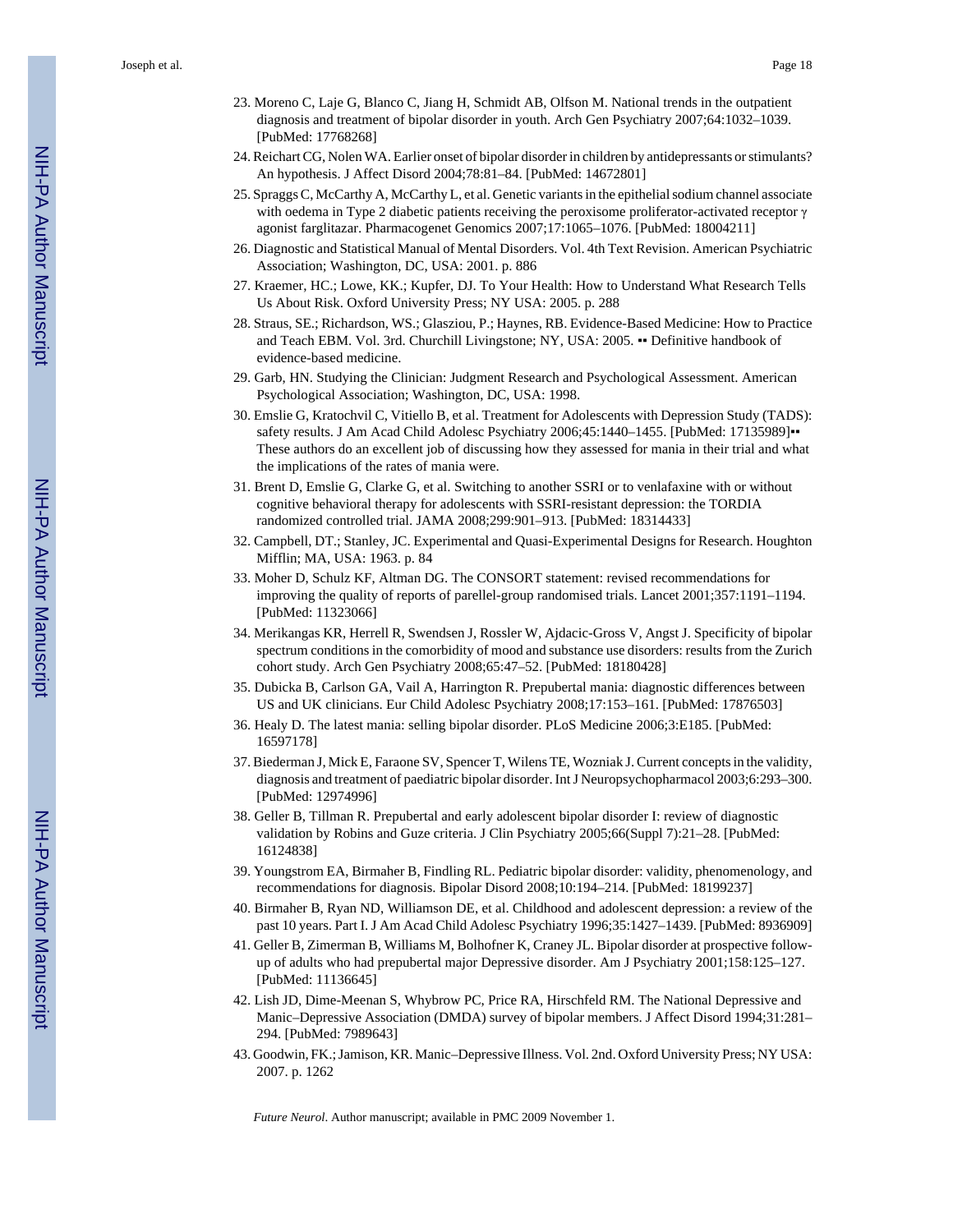- 44. Perlis RH, Brown E, Baker RW, Nierenberg AA. Clinical features of bipolar depression versus major depressive disorder in large multicenter trials. Am J Psychiatry 2006;163:225–231. [PubMed: 16449475]
- 45. Guyatt, GH.; Rennie, D., editors. Users' Guides to the Medical Literature. AMA Press; IL, USA: 2002. p. 706
- 46. Peet M. Induction of mania with selective serotonin re-uptake inhibitors and tricyclic antidepressants. Br J Psychiatry 1994;164:549–550. [PubMed: 8038948]
- 47. Henry C, Sorbara F, Lacoste J, Gindre C, Leboyer M. Antidepressant-induced mania in bipolar patients: identification of risk factors. Clin Psychiatry 2001;62:249–255.
- 48. Ghaemi SN, Boiman EE, Goodwin FK. Diagnosing bipolar disorder and the effect of antidepressants: a naturalistic study. J Clin Psychiatry 2000;61:804–808. [PubMed: 11078046]quiz 809
- 49. Birmaher B, Axelson D, Strober M, et al. Clinical course of children and adolescents with bipolar spectrum disorders. Arch Gen Psychiatry 2006;63:175–183. [PubMed: 16461861]
- 50. Post RM. The impact of bipolar depression. J Clin Psychiatry 2005;66(Suppl 5):5–10. [PubMed: 16038596]
- 51. Hirschfeld RM. Bipolar depression: the real challenge. Eur Neuropsychopharmacol 2004;14(Suppl 2):S83–S88. [PubMed: 15142612]
- 52. Findling RL, Reed MD, Blumer JL. Pharmacological treatment of depression in children and adolescents. Paediatr Drugs 1999;1:161–182. [PubMed: 10937449]
- 53. Ameen S, Jagadheesan K, Sinha VK. Citalopram-induced manic switch in an adolescent with epilepsy. Aust NZ J Psychiatry 2003;37:776–777.
- 54. Pravin D, Srinath S, Girimaji S, Seshadri SP. Citalopram and mania. J Am Acad Child Adolesc Psychiatry 2004;43:791. [PubMed: 15213579]
- 55. Achamallah NS, Decker DH. Mania induced by fluoxetine in an adolescent patient. Am J Psychiatry 1991;148:1404. [PubMed: 1897627]
- 56. Jafri AB, Greenberg WM. Fluoxetine side effects. J Am Acad Child Adolesc Psychiatry 1991;30:852. [PubMed: 1938811]
- 57. Venkataraman S, Naylor MW, King CA. Mania associated with fluoxetine treatment in adolescents. J Am Acad Child Adolesc Psychiatry 1992;31:276–281. [PubMed: 1564030]
- 58. Jerome L. Hypomania with fluoxetine. J Am Acad Child Adolesc Psychiatry 1991;30:850–851. [PubMed: 1938809]
- 59. Go FS, Malley EE, Birmaher B, Rosenberg DR. Manic behaviors associated with fluoxetine in three 12- to 18-year-olds with obsessive–compulsive disorder. J Child Adolesc Psychopharmacol 1998;8:73–80. [PubMed: 9639082]
- 60. Diler RS, Avci A. SSRI-induced mania in obsessive–compulsive disorder. J Am Acad Child Adolesc Psychiatry 1999;38:6–7. [PubMed: 9893408]
- 61. Grubbs JH. SSRI-induced mania. J Am Acad Child Adolesc Psychiatry 1997;36:445. [PubMed: 9100415]
- 62. Oldroyd J. Paroxetine-induced mania. J Am Acad Child Adolesc Psychiatry 1997;36:721–722. [PubMed: 9183122]
- 63. Sharkey L, O'Donovan A. Paroxetine induced mania in pre-adolescence. Ir J Psychol Med 2004;21:30–31.
- 64. Ghaziuddin M. Mania induced by sertraline in a prepubertal child. Am J Psychiatry 1994;151:944. [PubMed: 8185011]
- 65. Heimann SW, March JS. SSRI-induced mania. J Am Acad Child Adolesc Psychiatry 1996;35:4. [PubMed: 8567609]
- 66. Kat H. More on SSRI-induced mania. J Am Acad Child Adolesc Psychiatry 1996;35:975. [PubMed: 8755791]
- 67. James AC. Case report: Mixed mania Apparent induction in an adolescent by a selective serotonin reuptake inhibitor antidepressant (SSRI). Clin Child Psychol Psychiatry 1996;1:621–624.
- 68. Raman RP, Math SB, Gangadhar BN. Venlafaxine-induced manic switch in an adolescent patient: a case report. Prim Care Companion J Clin Psychiatry 2007;9:470. [PubMed: 18185834]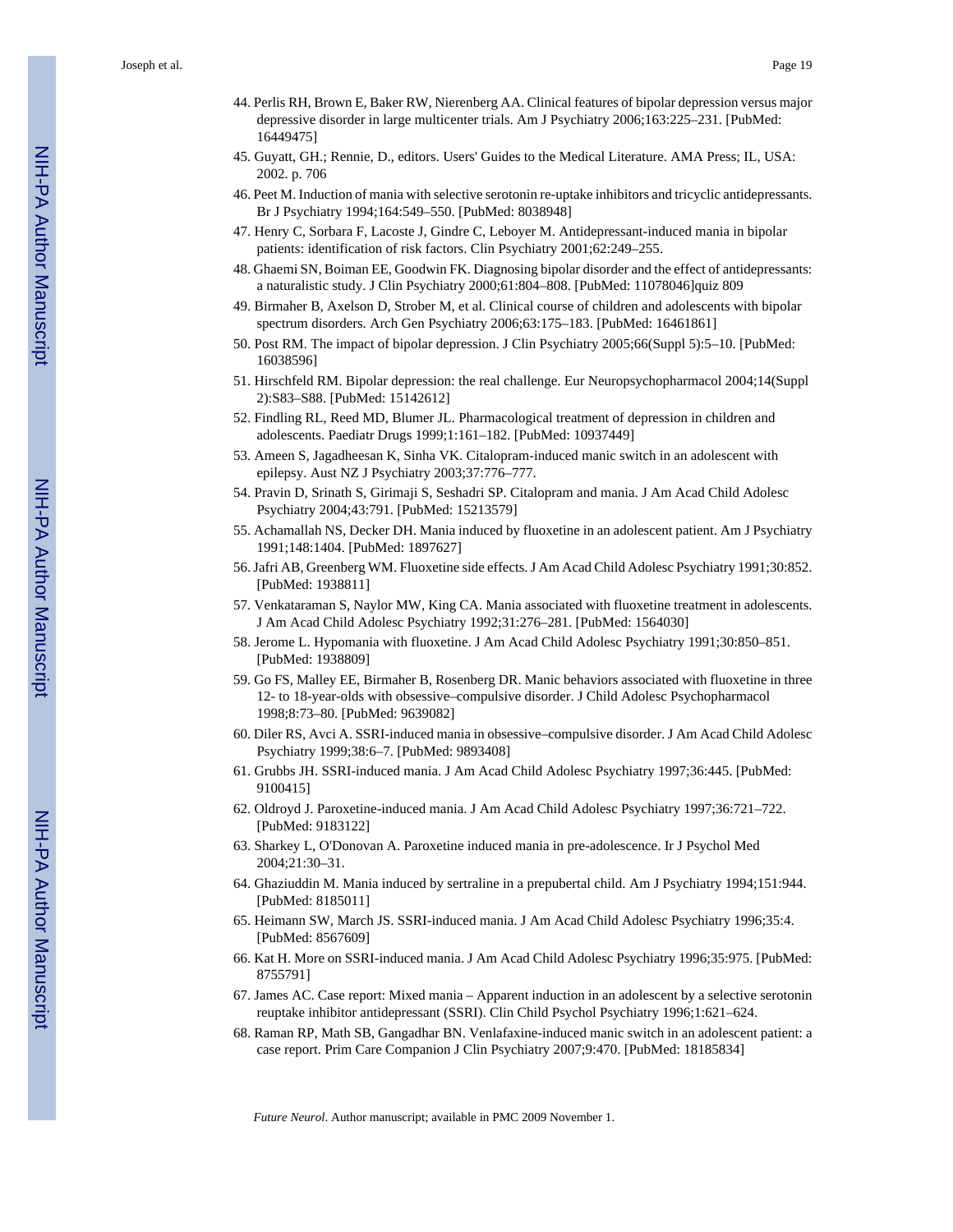- 69. Gigerenzer G. The adaptive toolbox: toward a darwinian rationality. Nebr Symp Motiv 2001;47:113– 143. [PubMed: 11759346]
- 70. Faedda GL, Baldessarini RJ, Glovinsky IP, Austin NB. Treatment-emergent mania in pediatric bipolar disorder: a retrospective case review. J Affect Disord 2004;82:149–158. [PubMed: 15465590]
- 71. Biederman J, Mick E, Spencer TJ, Wilens TE, Faraone SV. Therapeutic dilemmas in the pharmacotherapy of bipolar depression in the young. J Child Adolesc Psychopharmacol 2000;10:185–192. [PubMed: 11052408]
- 72. Wilens TE, Biederman J, Kwon A, et al. A systematic chart review of the nature of psychiatric adverse events in children and adolescents treated with selective serotonin reuptake inhibitors. J Child Adolesc Psychopharmacol 2003;13:143–152. [PubMed: 12886909]
- 73. Cicero D, El-Mallakh RS, Holman J, Robertson J. Antidepressant exposure in bipolar children. Psychiatry 2003;66:317–322. [PubMed: 14964693]
- 74. Carlson GA, Mick E. Drug induced disinhibition in psychiatrically hospitalized children. J Child Adolesc Psychopharmacol 2003;13:153–163. [PubMed: 12880509]
- 75. DelBello MP, Hanseman D, Adler CM, Fleck DE, Strakowski SM. Twelve-month outcome of adolescents with bipolar disorder following first hospitalization for a manic or mixed episode. Am J Psychiatry 2007;164:582–590. [PubMed: 17403971]
- 76. Pagano ME, Demeter CA, Faber JE, Calabrese JR, Findling RL. Initiation of stimulant and antidepressant medication and clinical presentation in juvenile bipolar I disorder. Bipolar Disord 2008;10:334–341. [PubMed: 18271913]
- 77. Soutullo CA, DelBello MP, Ochsner JE, et al. Severity of bipolarity in hospitalized manic adolescents with history of stimulant or antidepressant treatment. J Affect Disord 2002;70:323–327. [PubMed: 12128245]
- 78. DelBello MP, Carlson G, Tohen M, Bromet EJ, Schwiers ML, Strakowski SM. Rates and predictors of developing a manic or hypomanic episode 1 to 2 years following a first hospitalization for major depression with psychotic features. J Child Adolesc Psychopharmacol 2003;13:173–185. [PubMed: 12880511]
- 79. Tillman R, Geller B. Controlled study of switching from attention-deficit/hyperactivity disorder to a prepubertal and early adolescent bipolar I disorder phenotype during 6-year prospective follow-up: rate, risk, and predictors. Dev Psychopathol 2006;18:1037–1053. [PubMed: 17064428]
- 80. Wagner KD, Robb AS, Findling RL, Jin J, Gutierrez MM, Heydorn WE. A randomized, placebocontrolled trial of citalopram for the treatment of major depression in children and adolescents. Am J Psychiatry 2004;161:1079–1083. [PubMed: 15169696]
- 81. Shirazi E, Alaghband-Rad J. An open trial of citalopram in children and adolescents with depression. J Child Adolesc Psychopharmacol 2005;15:233–239. [PubMed: 15910207]
- 82. Wagner KD, Jonas J, Findling RL, Ventura D, Saikali K. A double-blind, randomized, placebocontrolled trial of escitalopram in the treatment of pediatric depression. J Am Acad Child Adolesc Psychiatry 2006;45:280–288. [PubMed: 16540812]
- 83. Emslie GJ, Rush AJ, Weinberg WA, et al. A double-blind, randomized, placebo-controlled trial of fluoxetine in children and adolescents with depression. Arch Gen Psychiatry 1997;54:1031–1037. [PubMed: 9366660]
- 84. Emslie GJ, Heiligenstein JH, Hoog SL. Fluoxetine treatment for prevention of relapse of depression in children and adolescents: a double-blind, placebo-controlled study. J Am Acad Child Adolesc Psychiatry 2004;43:1397–1405. [PubMed: 15502599]
- 85. Walkup J, Labellarte M, Riddle MA, et al. Treatment of pediatric anxiety disorders: an open-label extension of the research units on pediatric psychopharmacology anxiety study. J Child Adolesc Psychopharmacol 2002;12:175–188. [PubMed: 12427292]
- 86. The Research Unit on Pediatric Psychopharmacology Anxiety Study Group. Fluvoxamine for the treatment of anxiety disorders in children and adolescents. N Engl J Med 2001;344:1279–1285. [PubMed: 11323729]
- 87. McConville BJ, Minnery KL, Sorter MT, West SA, Friedman LM, Christian K. An open study of the effects of sertraline on adolescent major depression. J Child Adolesc Psychopharmacol 1996;6:41– 51. [PubMed: 9231298]